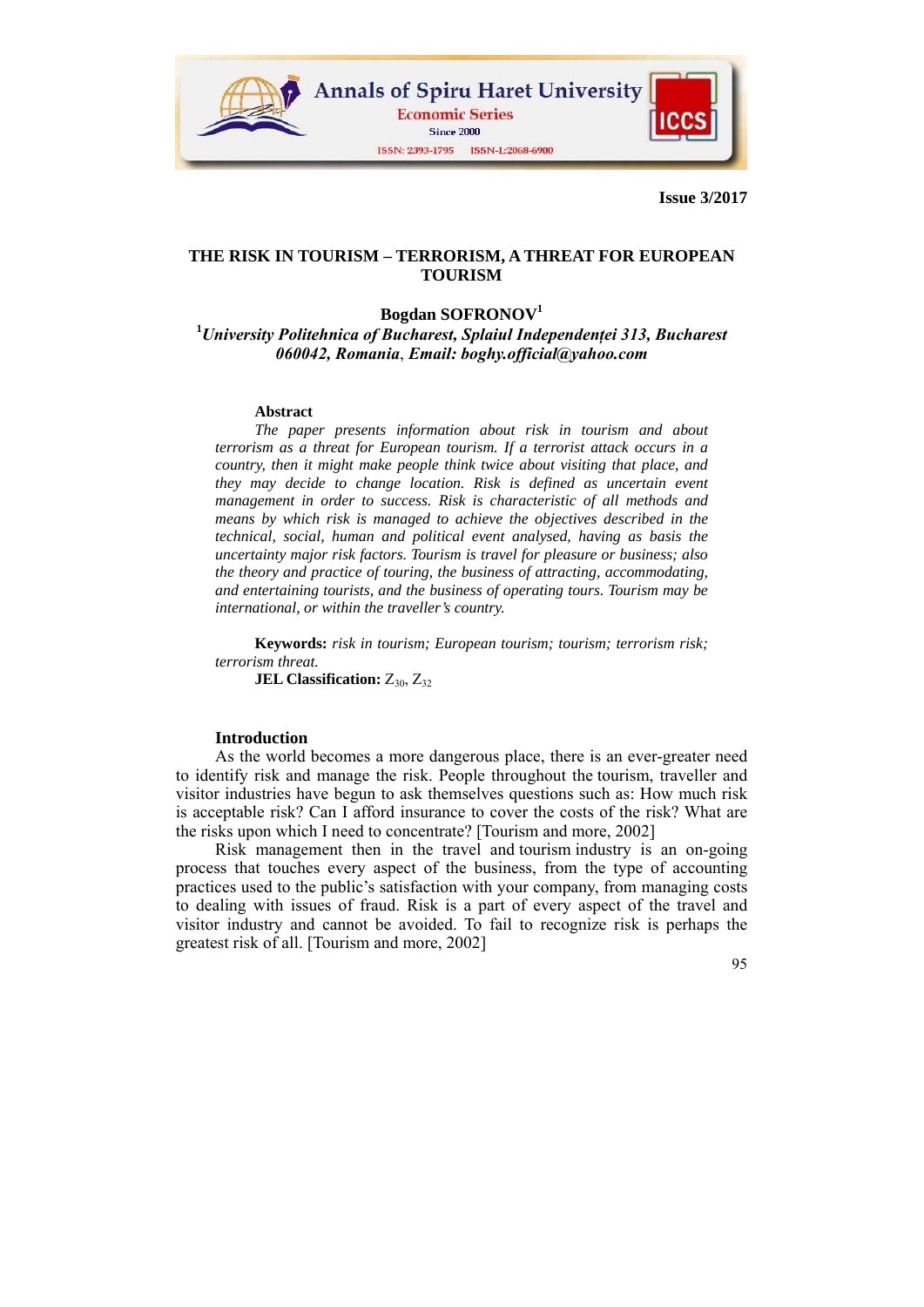

A business performance means an investment in a project performance with predictable and planned activities. "It is envisaged that a successful organizational structure carries an activity projects, the latter being the only existing solution in the competitive economic world system with activities having a high degree of unpredictability. In this case, the investment must be made if predictable partners have activities on a predictable market, assessing and minimizing risk." [Opran, 2004].

The risk is not to be understood as a destructive element. The risk can lead to great opportunities for those who know how to use it. The goal is to know the risk and use it for our success. The solution is not complete avoidance of risk that is otherwise impossible, but avoid risks that cannot be understood, controlled and monitored and use the remaining risks in order to success. The existence of risk has led to the development of structures dealing with risk management. Human progress would not have been possible if the risk could have been avoided. [Opran, 2004]



**Figure nr. 1. Factors influencing crisis vulnerability in the tourism industry**  Source: "Factors influencing crisis tourism vulnerability", "Campiranon Kom", accessed August 11, 2017, http://www.academia.edu/1455659/FACTORS\_INFLUENCING\_ TOURISM\_CRISIS\_VULNERABILITY

### **Literature Review**

My research paper entitled: The Risk in tourism – Terrorism, a Threat for European Tourism, is written after I've documented on the basis of the following published articles:

1. "The Effects of Terrorism on the Travel and Tourism Industry" written by David Mc. A Baker, published on *International Journal of Religious Tourism and Pilgrimage*.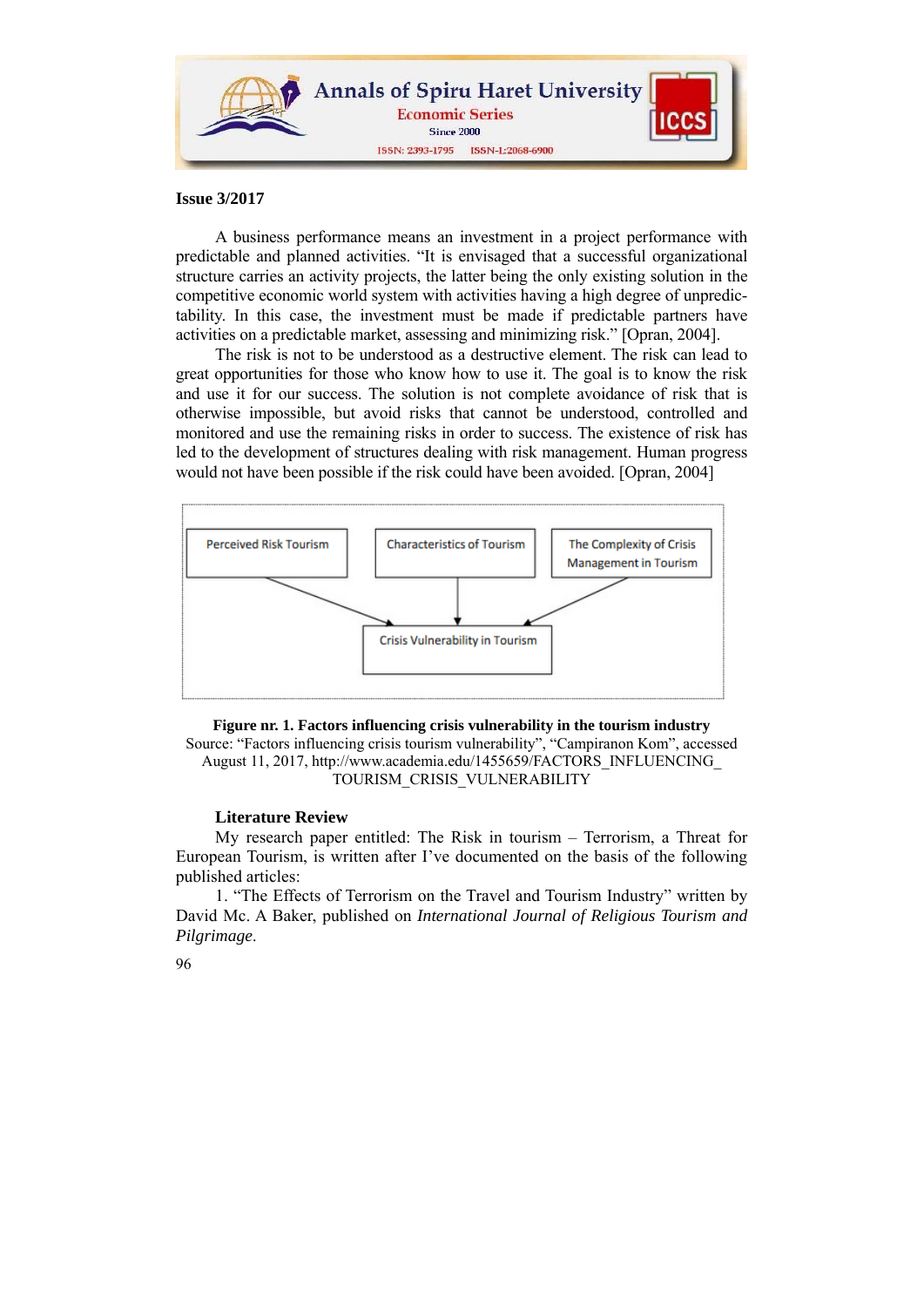

2. "Influence of Terrorism Risk on Foreign Tourism Decisions" written by Sevil F. Sönmez, published on *Annals of Tourism Research*.

3. "Efficacy of Internal Control and Controlling Business Risks" written by Luminița Ionescu, published on *Annals of Spiru Haret University. Economic Series*.

4. "The Impact of Terrorism on Tourism Demand" written by Jorge E. Araña and Carmelo J. León, published on *Annals of Tourism Research*.

5. "Terrorism and Domestic Tourist Risk Perceptions" written by David Adeloye and Lorraine Brown, published on *Journal of Tourism and Cultural Change*.

6. "Terrorism and Tourism: The Case of Turkey" written by Mehmet E. Yaya, published on *Defence and Peace Economics Journal*.

7. "Tourism's Vulnerability and Resilience to Terrorism" written by Anyu Liu and Stephen Pratt, published on *Tourism Management Journal*.

### **The Theoretical and Practical Value of the Current Study in the Tourism Risk**

The research direction is to conduct a set of studies examining the relationship between tourism and security on a destination-specific basis. The aim of this direction is to further deepen the understanding of causes and effects in tourism and security relations. This can be achieved through an inductive research approach that moves from specific observations and measures, to detecting patterns and regularities, formulating empirical generalizations. [Pizam & Mansfeld, 2006]

*Concept definitions* [Pizam & Mansfeld, 2006]:

Theory – an attempt to explain and predict a particular phenomenon.

 Proposition – a statement about one or more concepts or variables. Subtypes of propositions include hypotheses, empirical generalizations, axioms, postulates, and theorems.

- Hypothesis – proposition that is stated in a testable form and predicts a particular relationship between two (or more) variables.

 $-$  Empirical generalization  $-$  a statement of relationship that is constructed by first observing the existence of a relationship (in one or a few instances) and then generalizing to say that the observed relationship holds in all or most cases.

- Security incidents - an act of violence or threat of violence, such as crimes, terrorism, wars, and civil or political unrest committed at a tourist destination against tourists or local residents.

 $-$  Travel advisory  $-$  a statement issued by a government in a generating market intended to advise its citizens about possible risks involved in traveling to security affected destinations.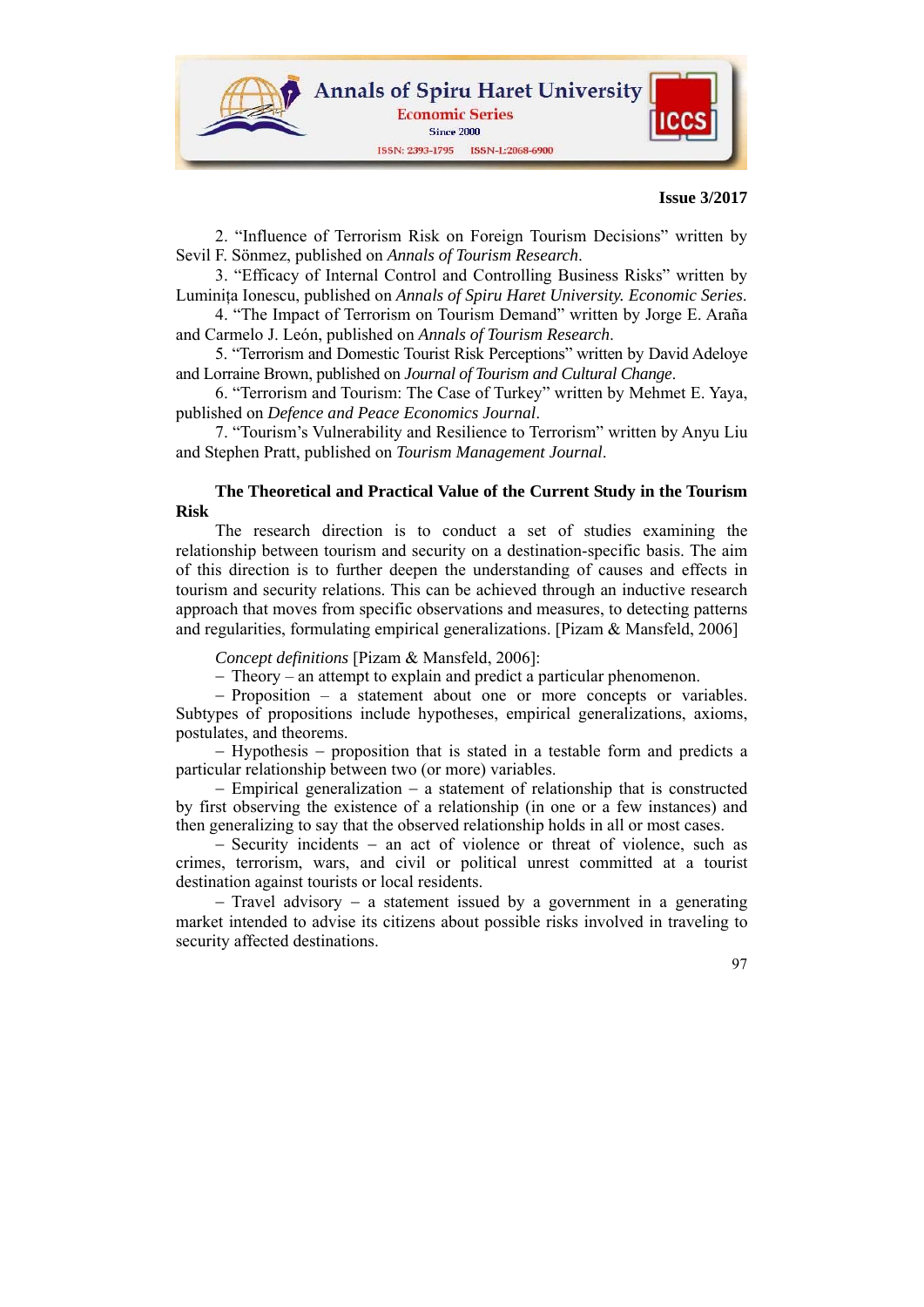

 $-$  Destination-specific marketing strategy  $-$  a tactic employed by a local destination to disassociate itself from a larger tourist destination that has an undesirable security image.

*Questions about research* [Pizam & Mansfeld, 2006]:

Why do we need a theory on tourism security?

- Discuss the means by which it is possible to increase the prosecution rate of offenders who victimized tourists.

 What are the differences between the impacts of terrorism and the impacts of crime on affected tourist destinations?

 What is the typical reaction of destinations that suffer from a tourism security crisis?

 Which has a greater impact on tourism demand, frequency of security incidents or severity of security incidents?

 Discuss the methods employed by tourism enterprises to survive during serious tourism crises.

 What, if any, impacts do governments in the generating markets have on recovery from security crises?

*The research objectives* [Pizam & Mansfeld, 2006]:

To understand the process of theory building in the field of tourism security.

 To understand the importance of theory building as part of developing appropriate strategies to control the negative impacts security incidents have on the tourism system.

To become acquainted with the fundamentals of tourism security theory.

- To become familiar with the nature of security incidents.

 To understand the array of impact security incidents have on tourists, the tourism industry, and the host community.

 To become aware of future research directions needed in order to refine or redefine tourism security theory.

### *Impact on the tourism industry* [Pizam & Mansfeld, 2006]:

98 In the case of leisure tourists on organized trips, the tourists' travel behaviour is facilitated by two stakeholders in the tourism system – tour operators in the generating markets and tour operators in the receiving destination. Both share a common objective of mitigating the almost inevitable damage resulting from a change in the security climate of a given destination. Since these stakeholders do not normally coordinate their reactions to security-oriented crises, each has to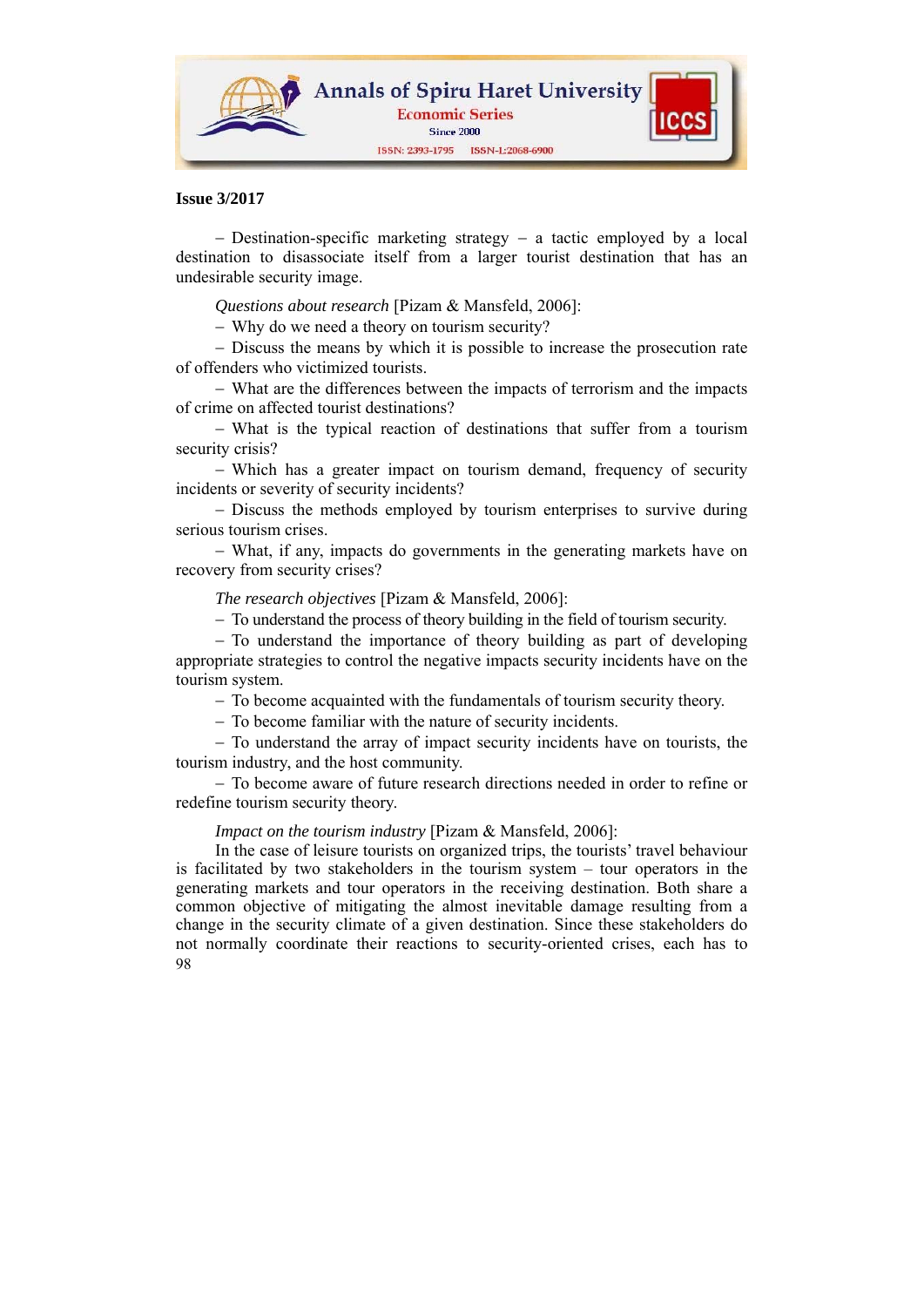

perform an individual assessment of the other side's actions taken to mitigate the damage. [Pizam & Mansfeld, 2006]

The most common variables used to characterize the behaviour of the tourism industry in the wake of evolving security situations are [Pizam & Mansfeld, 2006]:

- evacuation of tourists by tour operators;
- local investors' behaviour;
- transnationals' investing behaviour;
- human resource restructuring behaviour;
- inclusion/exclusion of destination in tour operators' brochures;
- cost of doing or ceasing doing business;
- cash flow assessment;
- profitability;
- projection of destination image by tour operators and travel agents; and
- extent of economic interest in tourism business at the destination.

#### *Image and perception management* [Pizam & Mansfeld, 2006]:

When security incidents take place and the security situation in tourist destinations deteriorates, the result does not always lead to a long-term detrimental effect on the local tourism industry. However, when the situation involves global media coverage, the information it conveys creates a strong negative image among potential tourists. If this negative image is translated by would-be travellers into unacceptable risk levels, potential tourists would most likely cancel their bookings or choose to book alternative and more secure destinations. It is, therefore, in the interest of the tourism industry and host governments to try to balance the negative images by conveying their own more accurate, less biased, and marketing-oriented messages. However, in order to choose the right strategy in pursuit of a better perception management, affected destinations have to detect and analyse the perceived images and their interpretation by their potential markets. [Pizam & Mansfeld, 2006]

The following variables are to be used in order to unveil the characteristics, image, and risk perception of security affected destinations [Pizam & Mansfeld, 2006]:

- nature of perceived destination image following security incidents;
- levels of perceived risk;
- effect of mass media on destination image;
- effect of travel trade on destination image;
- effect of friends and relatives on destination image;
- effect of risk-taking tendency on destination image; and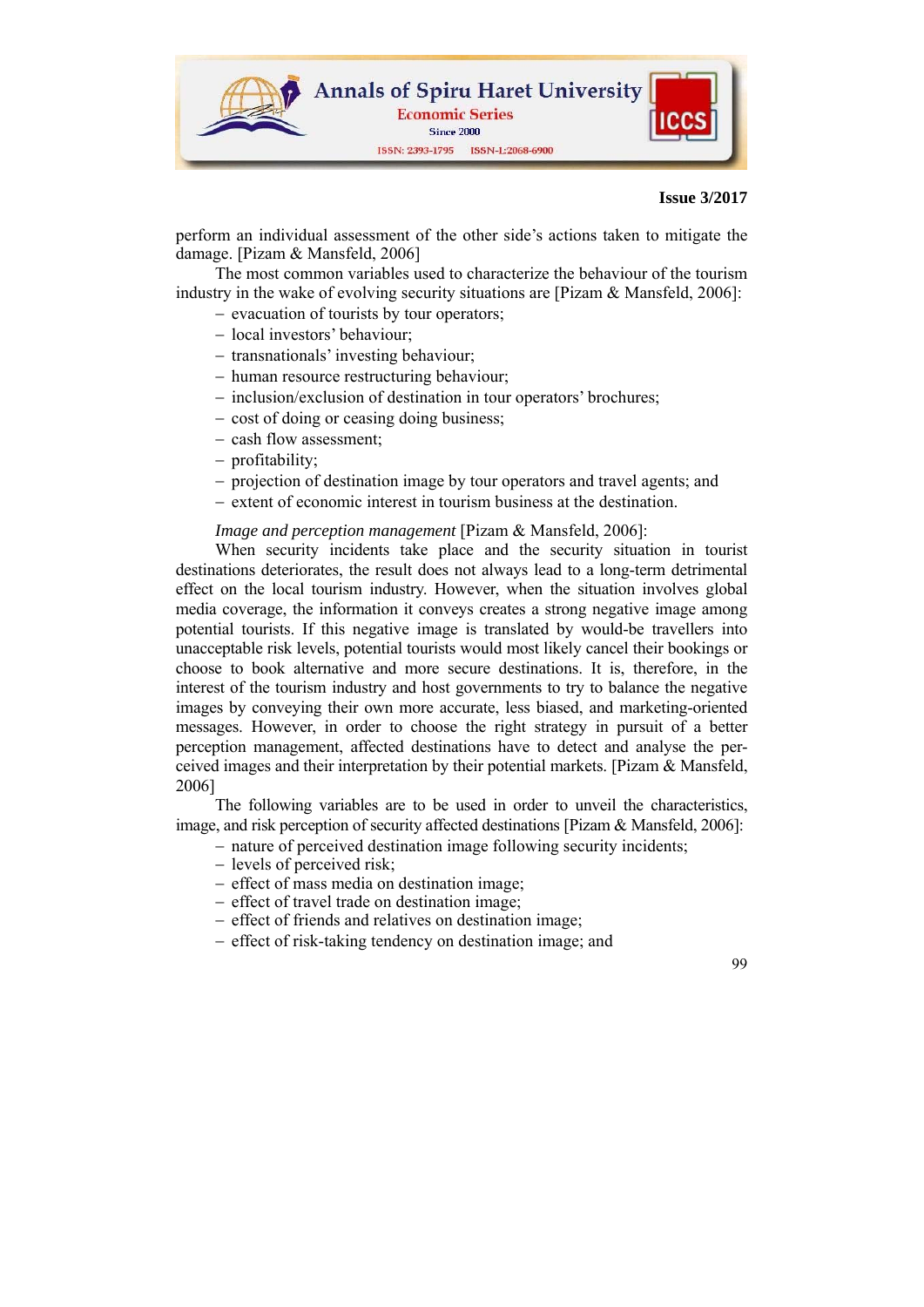

– effect of risk takers' experience on destination image.

*Risk and crisis management (prevention/reduction/mitigation) techniques* [Pizam & Mansfeld, 2006]:

Past experience shows that forward-thinking destinations that were concerned about being affected by security incidents dealt with the situation in one or both of the following ways, either before an incident took place, or when an incident occurred and caused some sort of tourism crisis. In the first case, destinations prepared themselves by developing contingency plans as part of a proactive risk management policy. In the second case, when an incident occurred, these destinations pulled their crisis-management plans out of the drawer and implemented them. Obviously, the better a destination was prepared the more effective was its response to the security crisis. However, for both cases, the effectiveness of its prevention, reduction, and/or mitigation plans was a function of the cooperation between all tourism stakeholders in the affected destinations and between these stakeholders and those in the generating markets. [Pizam & Mansfeld, 2006]

Common variables evaluating the extent of operational cooperation and success of crisis management plans are [Pizam & Mansfeld, 2006]:

- availability of risk related information to tourists and potential tourists;
- availability of integrated contingency marketing plans for each crisis stage;
- availability of media and image-management plans;
- availability of attractive incentives for domestic tourists;
- level of labour cost reduction in private enterprises;
- level of dissemination of positive communication;

- development, operation, and updating of travel advisories among generating markets and host destinations;

- presence of law enforcement or the military in tourist zones;

- level of technologically based means of protection in and around tourism installations;

- availability of dedicated tourist police units;
- level of dedicated tourism policing;
- level of visibility of security measures;
- availability of rewards for information leading to arrests of offenders;
- facilitation of tourist victims' testimony in criminal cases;
- training of tourism employees in security matters;
- public–private cooperation in security provisions;
- availability of tourism and security education programs;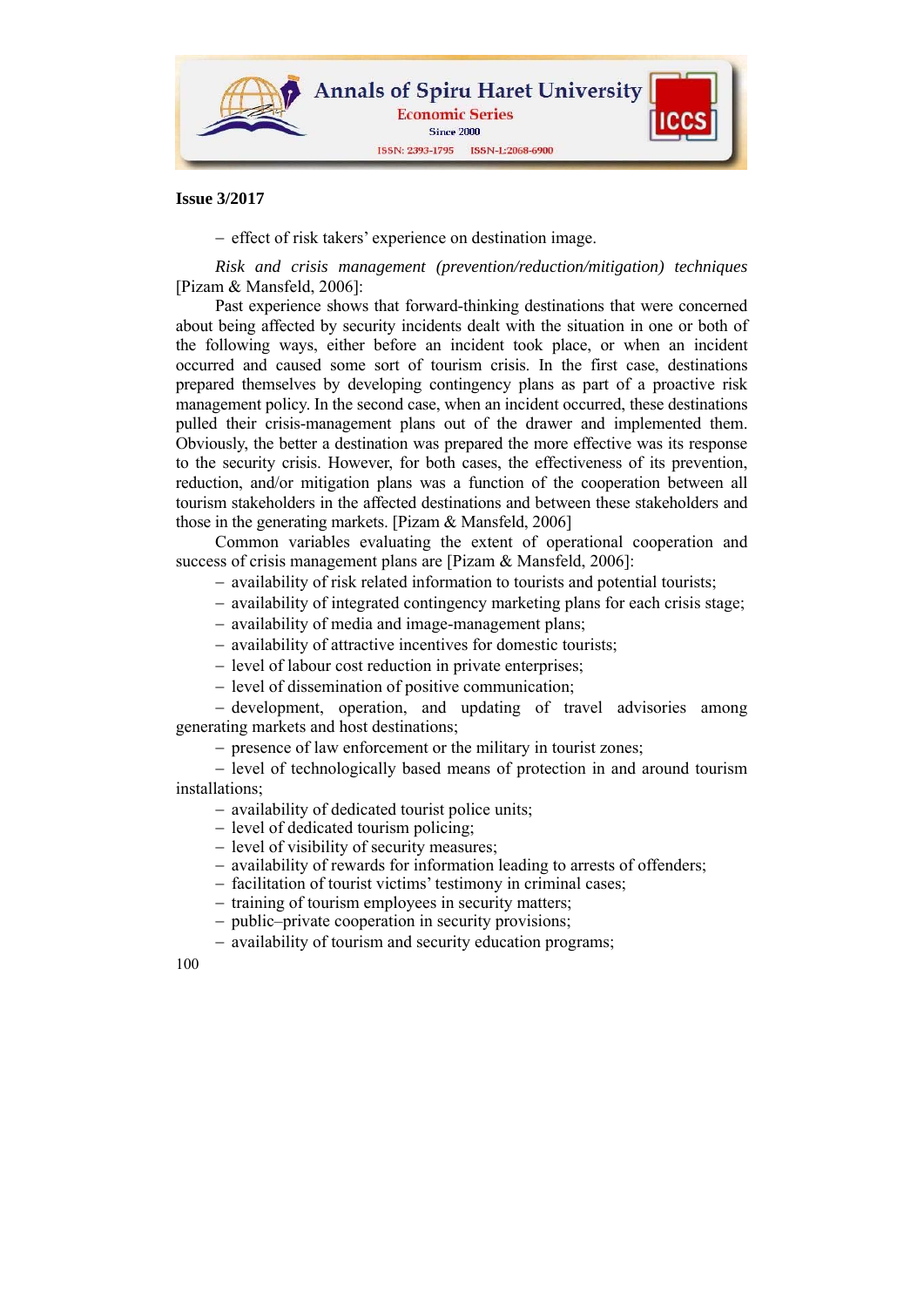

- adoption of cpted (crime prevention through environmental design) principles in the design of tourism physical plants;

- designating crime against tourists a major criminal offense;
- maintaining a database of crimes against tourists;
- educating local citizens;
- creating and maintaining safe roads; and
- partnership between the leaders of the local community and governments.

## *Recovery methods:*

Past experience has shown that those destinations that conducted wellcoordinated efforts to regain tourists' trust when the crisis was over managed to increase tourist demand and recovered in a relatively short time. Recovery efforts involved various actions taken by different tourism stakeholders. But in all cases these actions were successful only when they were backed by sufficient financial resources. [Pizam & Mansfeld, 2006]

Measuring the effectiveness of recovery methods uses the following most common variables [Pizam & Mansfeld, 2006]:

 $-$  the effect of price reduction strategies;

- availability of funds for marketing recovery plans;
- ability to develop new market segments;
- availability of new and innovative promotional campaigns;
- availability of destination-specific marketing strategies;
- effectiveness of marketing campaigns by the private sector;

- availability of comprehensive marketing campaigns by Destination Management;

- organizations (DMOs), non-governmental organizations (NGOs), and governments;

- scheduling of special events;
- availability of incentives to tourists;
- availability of financial assistance from governmental agencies;
- level of local community involvement in recovery oriented efforts;

– level of positive public relations campaigns to improve public opinion among the media, tourists, and locals;

- level of disseminating positive information to existing and potential tourists.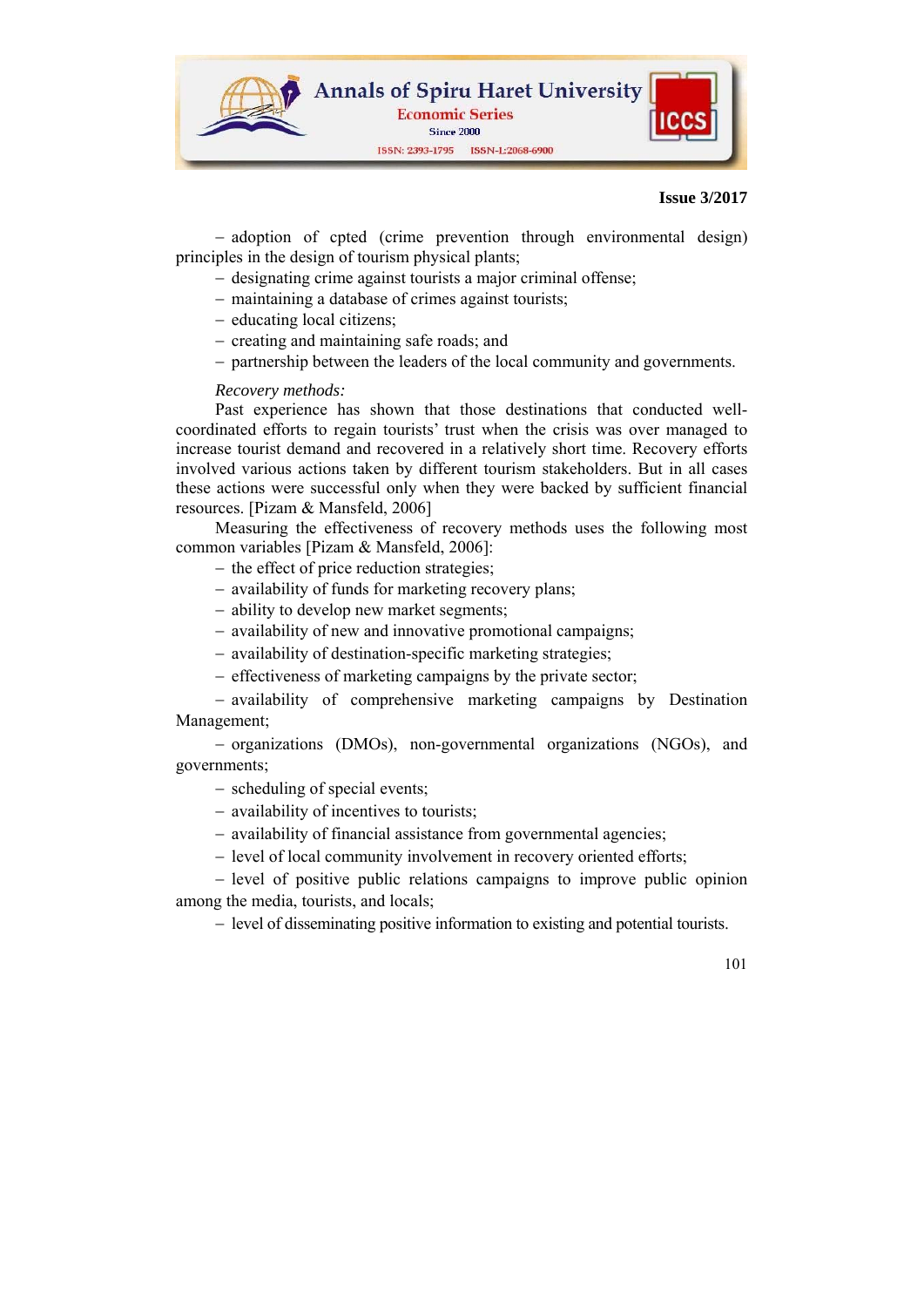

## **The Differential Effects of the Perceived Terrorist Threats in Different Markets**

Terrorism, a phenomenon that has existed in various forms for over 400 years, is a highly complex topic. It is so complex that there is a whole scholarly literature dedicated to understanding it and its impact on both tourism and world economies. [Tourism and more, 2016b]

Furthermore, despite the public's desire for total travel and tourism security and safety, no one can guarantee a pain-free and totally secure travel experience. Even the best experts cannot predict every act of terror and no one can control a free media. Especially in an age where terrorism risk is not only part of the travel and tourism experience, risk it is also a part of life. [Tourism and more, 2016b]

It is strongly recommended that tourism experts consult on a continuous basis with travel security experts before implementing any policy decisions. To do less is to place the travelling public in undue risk. [Tourism and more, 2016b]

The tourism industry, if it is to survive in an ever changing and more challenging world will need to consider various paradigm shifts. Among these shifts are the following [Tourism and more, 2016b]:

- The tourism industry needs to come to the sad but true realization that it is not merely collateral damage within the world of terrorism, but rather that tourism is one of terrorism's principal targets. Tourism stands for everything that threatens terrorists. Tourism is about open societies in which we judge each person on his or her merits. Terrorism is just a modern form of Nazism, where people are judged not by who they are but to which social, national, or religious group they belong.

- The tourism industry will have to find a way to creatively protect its customers, without creating so many travel difficulties that travel becomes unbearable. Currently, tourism safety and security are more about "security-theatre" than about real security. Airport security is often reactive and haphazard at best. All too often those working in it are often poorly trained and paid resulting in personnel whose actions are all too often unprofessional.

 Tourism education will need to include courses on tourism safety and security. These courses are rarely taught. Once again, universities are not keeping pace with a changing world. This lack of cutting edge thought combined with political correctness means that future leaders in tourism will not be prepared to deal with a changing world.

- The tourism industry needs to become much more knowledgeable about terrorism and violence. The media and politicians from all sides of the spectrum continue to use misleading words such as "lone wolf" or "lone wolf attacks". These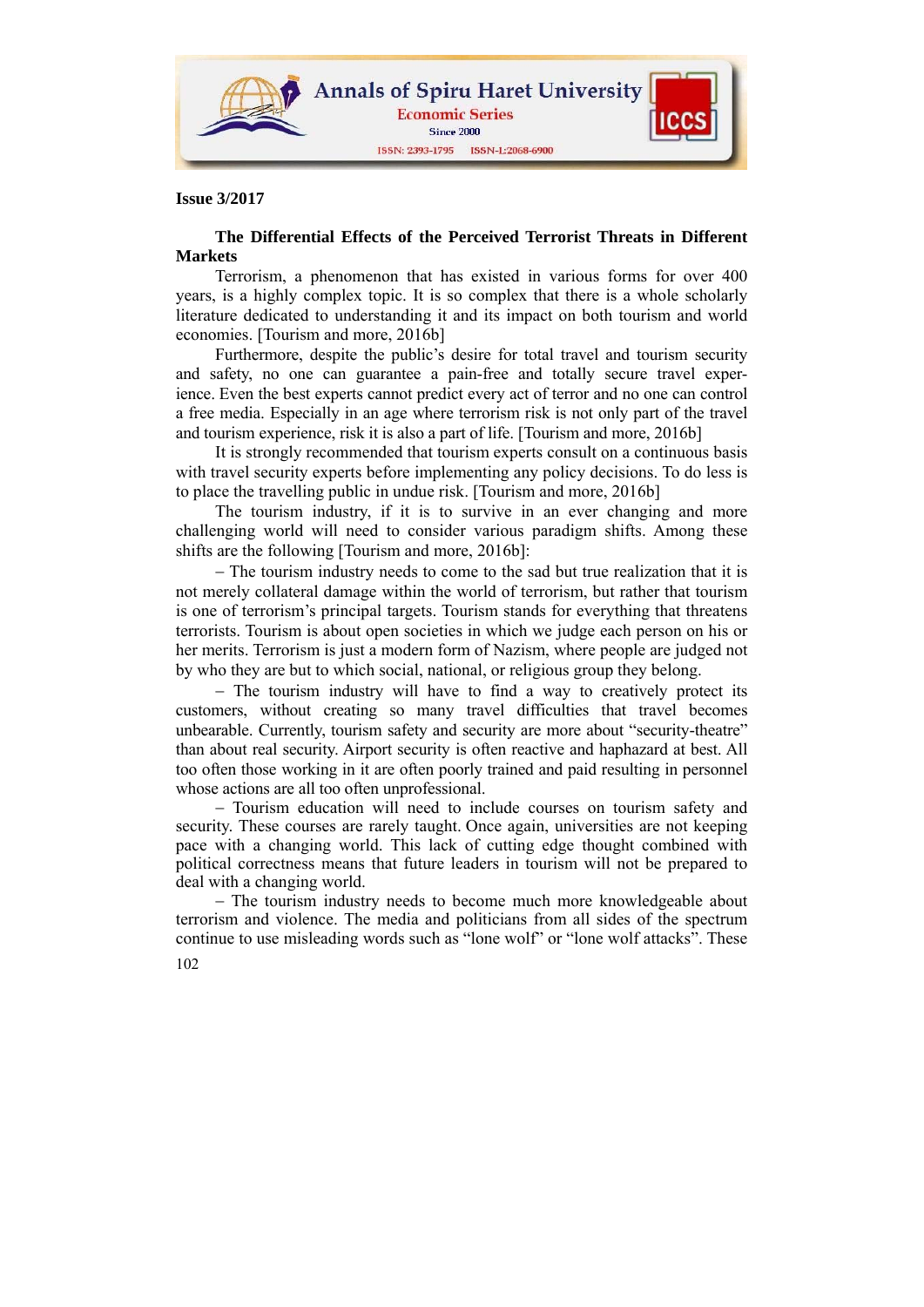

terms are not only misleading, but also often dangerous and misleading. The use of a false narrative creates either a sense of ennui, despair, or "miss-actions". Tourism officials need to get beyond political correctness and, as the Egyptian government has done, actually identify culprits and then begin to face ideological warfare.

- Tourism officials must learn to coordinate their marketing strategies with their security experts. Most tourism centres have a great deal of demographic information. Yet often various tourism departments fail to share information with each other. Just as security professionals must realize that their actions impact the way that tourism is marketed and thrives, so too must marketing experts come to realize that they must coordinate their campaigns with their tourism security experts. To make matters worse, too many tourism entities lack a tourism safety and security manager or department.

 Tourism security experts must realize that no two tourism entities are the same and that tourism needs individualized security tailored to a particular locale rather than a one-size-fits-all approach. This realization means that security experts need to take into account such variables as: language spoken by visitors at specific locales, visitors' age ranges, and visitors' special physical needs. Because the list of variables is almost infinite, the best forms of risk management need to be employed so as to gain the most protection from available resources.

 Tourism marketers will have to come to the realization that these problems cannot be covered over. No matter how much money the tourism industry spends are feel-good marketing, it cannot market away terrorists' threats to the industry. Currently, marketers dominate the tourism industry. Marketers tend to find lots of money for advertising but never seem to have the funds to promote security. The tourism industry says it is interested in protecting its clients, but rarely are words turned into action. Instead, a great deal of caring is expressed during a crisis and then once the crisis passes the industry returns to business as usual.

 Tourism officials need to know when to discourage tourism. Although it is almost impossible to predict a specific terrorist attack, such as that which occurred in Nice, France, other manifestations are predictable. The absolute best protection is not to be at that locale. This statement does not mean that we should not travel. As noted above, merely living is a form of risk-taking. It does mean that certain geographic sections of the world have specific risks and that tourism officials must be aware of those risks, explain the risks honestly, take measure to mitigate the risks and have a recovery plan in place should the risk occur.

 The tourism industry needs to have real recovery plans in place. This means that medical plans need to be coordinated prior to a terrorist attack and not as an after-thought. For example, if your community has a manor stadium or other areas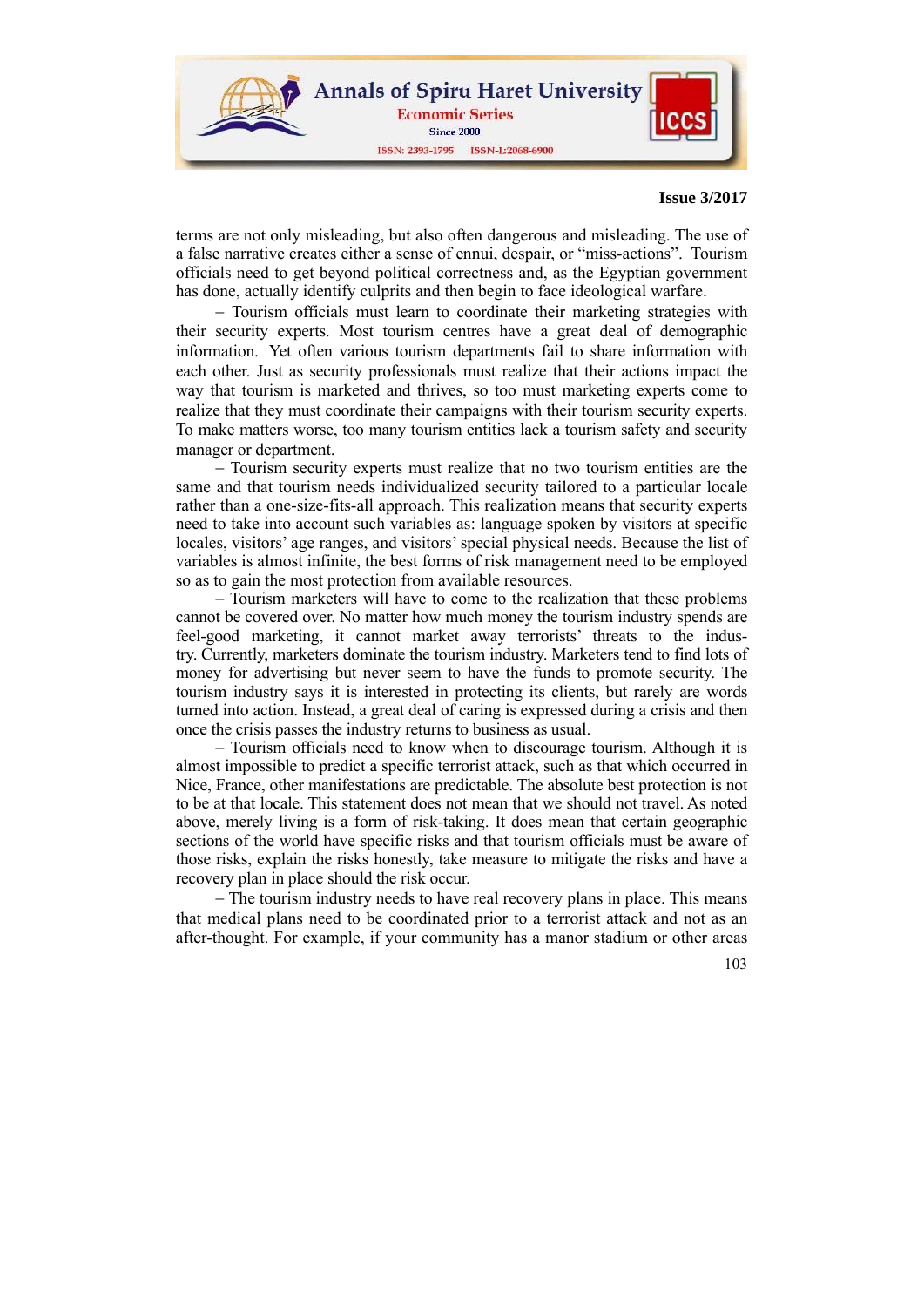

with large crowds, be sure that there is both an evacuation plan and a triage plan put in place. Practice these plans and know what their weaknesses are. Make sure that there is a communication plan in place and a way to get needed cash or lines of additional credit for visiting victims.

These are only a few of the generalities that tourism leaders will need to consider now and into the future. Terrorism and acts of criminality and violence cannot be solved with nothing more than innovative marketing. These social cancers must be faced, diagnosed and defeated. With a modicum of certainty we can predict that locations such as Europe will see higher levels of terrorism. These social sores can ignite in a form of societal spontaneous combustion. [Tourism and more, 2016b]

These are real problems that deserve the attention of all who care about the world's largest peacetime industry. If the tourism industry chooses to face these issues head-on then it shall become a major force for peace in the world, but if it chooses a form of marketing-ostracism than it may expect further bloodshed and negative headlines. The choice is up to us. [Tourism and more, 2016b]

## **Avoiding Becoming a Victim in Tourism or Travels**

Travel is no doubt a wonderful experience. It broadens our horizon, permits us to understand new societies, allows us to see things about which we have only dreamt, and gives us the opportunity to see ourselves in entirely new ways and often as others see us. [Tourism and more, 2016c]

Unfortunately, when some people travel they may also do things that are both foolish and harmful. Some of the things that, when travelling, we want to avoid. For those in the travel industry, it is essential to understand these sociological phenomena so that they can be taken into account and planned for. These principles are important because these same sociological phenomena often occur to both business and leisure travellers, to men and to women, to the teenager and to the senior citizen. When these problems occur tourists and visitors rarely blame themselves, but rather tend to blame the locale resulting in negative word-of-mouth advertising. [Tourism and more, 2016c]

A key point for all tourism professionals is the realization that travellers have choices. In the case of the leisure market this assumption almost always holds true. In the business word, business travellers are finding ways to replace some business meetings by other forms of virtual communications. [Tourism and more, 2016c]

104 Tourism industries that believe that they are essential can easily suffer calamities if they are not careful with their customer service and their creation of safe and secure locations. In the case of leisure travellers, often these travellers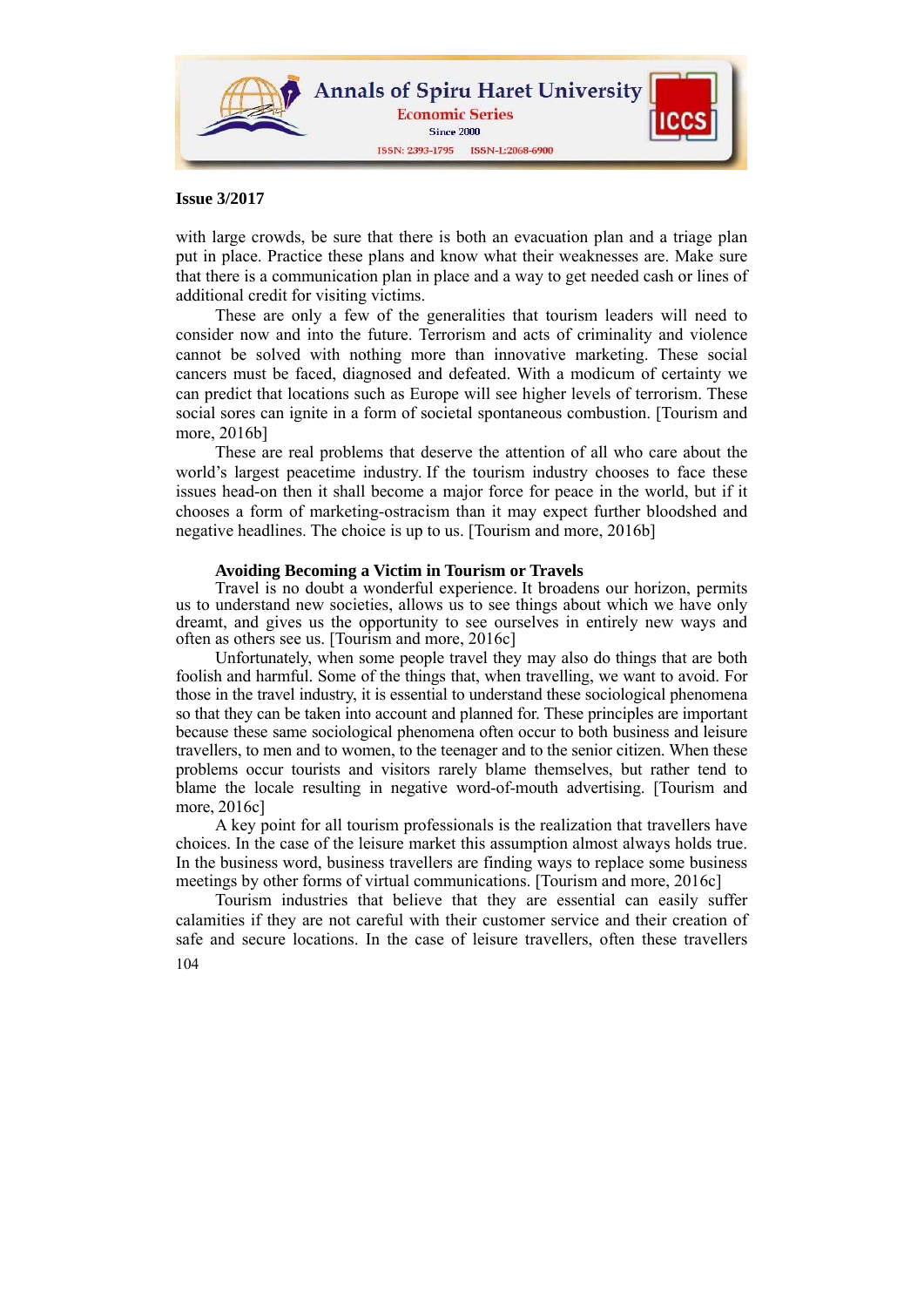

assume that the place to which they are travelling is safe and as such often lower their level of caution. [Tourism and more, 2016c]

The following principles often reflect some of the common mistakes that we make when it comes to travel and to those who are our customers. [Tourism and more, 2016c]

Outline of some of the common mistakes that we all make whenever we travel and phenomena about which we want to be mindful. Part of the challenge of being a tourism professional is advising visitors about security and safety while at the same time not scaring them. This balanced approach is one of the reasons that tourism units are so essential. These travel security professionals, be they public or private security officers, are an essential part of tourism's front line [Tourism and more, 2016c]:

- Travel is stressful. No matter what we in the tourism industry want to believe, travel is stressful and stress places us in danger. Prepare your guests for the stress of travel by having reminding them to have alternative plans, to take needed telephone numbers, and making sure that they carry food and water in case of delays. Criminals know that when we are under stress we tend not to think, leave things (such as wallets and passports) exposed and tend to speak louder. Remember when the traveller is under stress; the criminal is not. That means, take the time to remind customers to put wallets away, not to expose credit cards, and when using a public phones or ATM machines to block access so that someone cannot photograph the person's code.

 When we travel we often seem to leave our common sense behind. Part of the reason for this phenomenon may be that we assume that to where we are going is safe, or that nothing will happen to use when we are travelling. Nothing could be further from the truth. Crime exists everywhere and police departments around the world are understaffed and over-stretched. To add to this, recent historical trends have shown that terrorism is a growing problem.

## **Terrorism a Threat for European Tourism**

The terrorist attacks caused instability in some European countries; such problems have put those who want to spend their holiday in a destination until recently regarded as safe. Many European countries have gone from being among the most popular holiday destinations to being countries with "threat of terrorism". [Mihalache, 2016]

Security experts around the world have proposed a rethinking of security measures at airports after the attack occurred in Istanbul. And British Foreign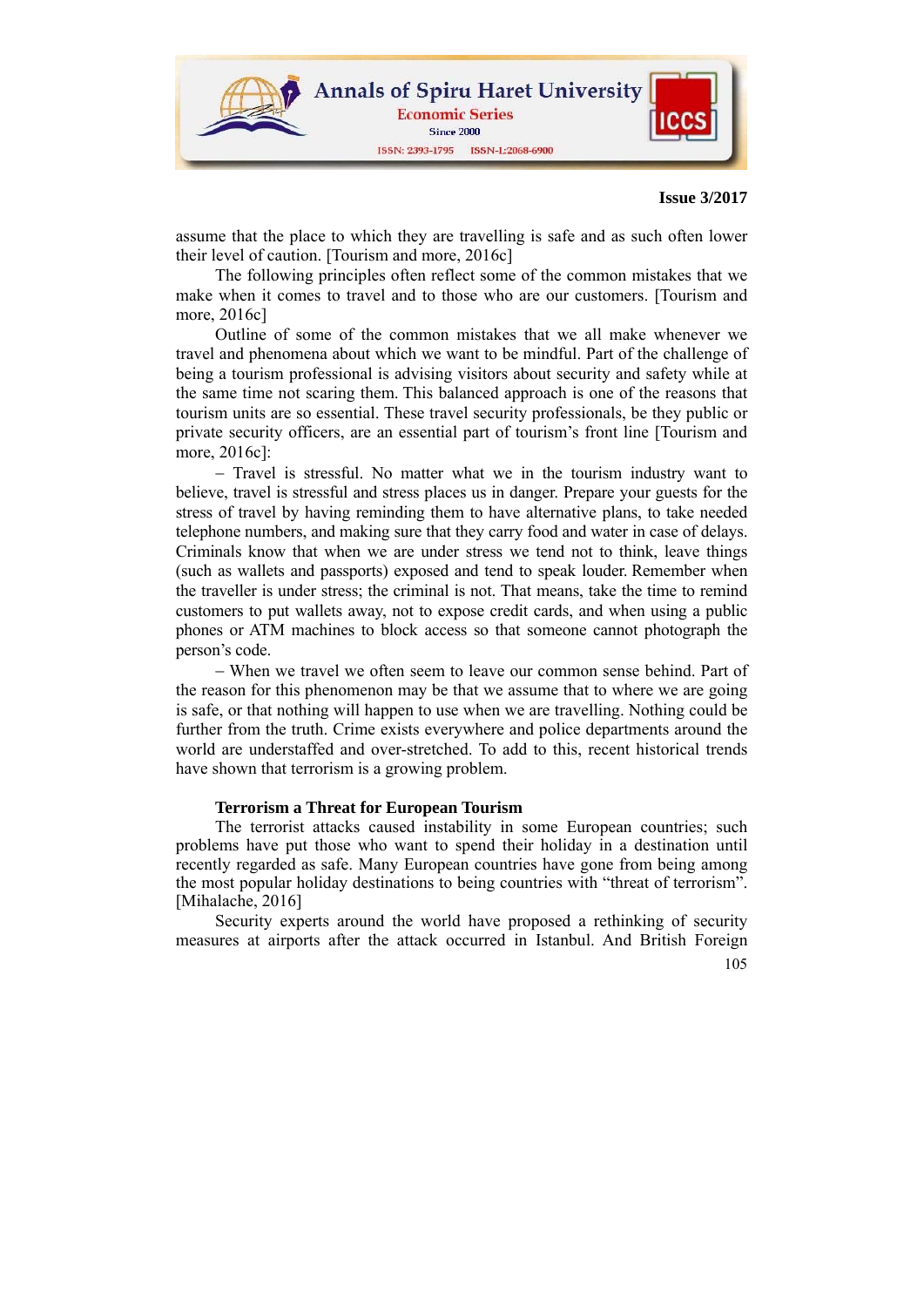

Ministry has updated information on the risks tourists going on holiday in Europe may face. [Digi24, 2016]



Source: *The Telegraph* (2017),"Is Turkey safe for tourists and can I cancel my holiday?" accessed August 11, 2017, http://www.telegraph.co.uk/travel/advice/is-turkey-safe-fortourists/

The prevailing paradigm argued that terrorists were most likely to strike locations that were high on the following scales [Tourism and more, 2016a]:

- They were centres where a great deal of economic damage would occur.
- They were centres could generate mass casualties.
- They were places that had some form of iconic significance.
- They were places that were most likely to be covered by the media.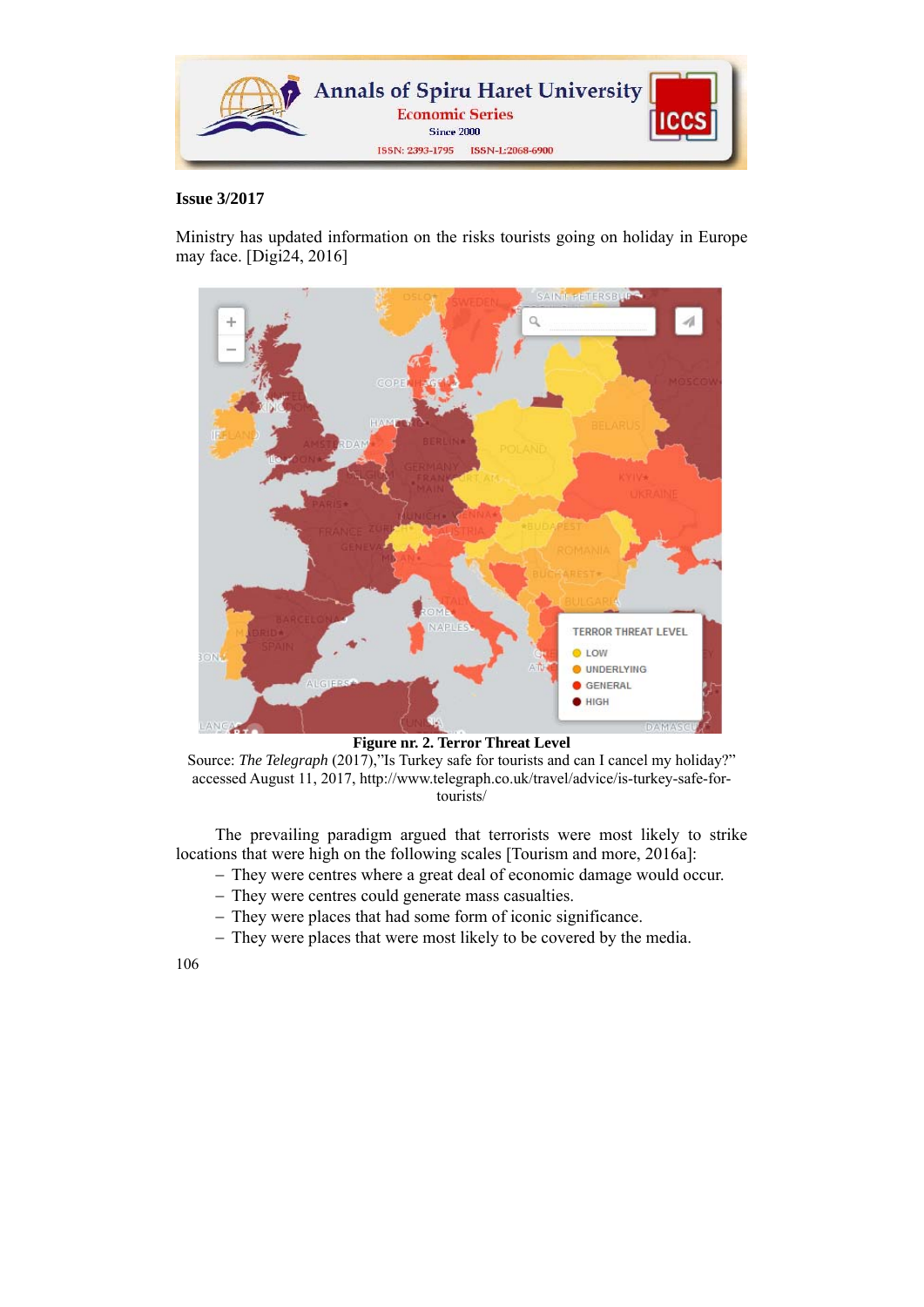

Among the new realities that tourism professionals need to consider, there are [Tourism and more, 2016a]:

 Tourism is often a magnet for terrorists. Tourism values are the antithesis of terrorists' values. Furthermore, the tourism industry is too large and diverse that it provides multiple targets for those seeking to create economic chaos.

 The fear factor combined with terrorism's unpredictability may well impact world tourism and the world's economy. Terrorists do not need to carry out a successful attack, they merely need to create a sense of fear. Although business people will continue to travel, the leisure passenger may well pull back. People may well become afraid not only to travel to major tourism centres such as London and Paris but also to less famous or popular destinations.

 Attacks against non-tourist specific locations still act as passive attacks on tourism. Terrorism is based on fear and the greater the public fears being away from home, the more precarious is the tourism industry's situation. Terrorists do not need to target a tourism industry actively to do it damage, a passive attack or a failed, but publicized attack is still a success from the terrorists' perspective.

– Due to high levels of publicity, a terrorist attack in any one location raises traveller anxiety levels around the world. Due to the fact that terrorism is now a worldwide phenomenon, an attack in any one location means that visitors are not only increasingly fearful, but that these attacks may cause people to cease to travel or to travel less, thus impacting the entire industry.

 Think of unlikely scenarios. Terrorists do not only need to use deadly force, they can create a tourism crisis by means of cyber-attacks, social media or simply creating rumours that create fear within the travelling public. In today's media interconnected world news spreads at extremely rapid speeds and can cause fear and cancellations not only at a particular locale, but across the globe.

Countries where the risk of a terrorist attack is considered high-risk are UK, Belgium, Germany, Turkey and Russia. Follow the Netherlands, Denmark, Sweden, Italy, Austria, Bosnia Herzegovina, Montenegro, Greece, Ukraine and Cyprus. [Digi24, 2016]

Spain is one such example, until recently one of the favourite destinations of tourists from around the world, and now, the state from the Iberian Peninsula is on the list of countries with a high level of terrorist activity. The Spanish authorities also urge tourists who want to visit the Iberian Peninsula to be vigilant and follow the instructions of local authorities in case they want to choose this country as the next tourist destination. [Mihalache, 2016]

France is also on the list of countries with an imminent danger to tourists who choose to travel here, especially after more than a year ago Paris and other cities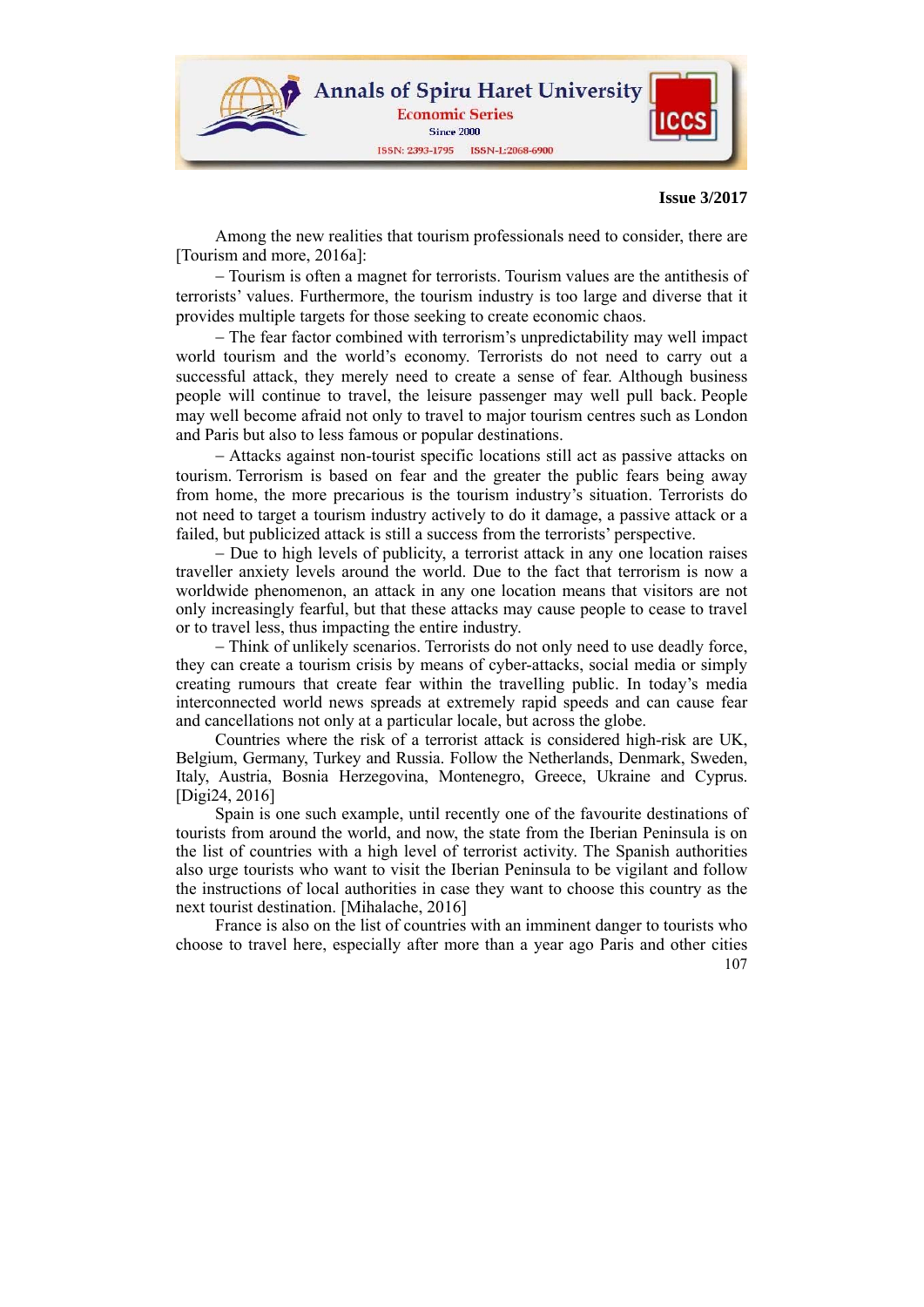

have been targeted by terrorists. Government intervention in Paris following the attacks claimed by Islamic terrorists has increased over France and the French authorities advised citizens and tourists to be vigilant for any suspect that would appear in public places. [Mihalache, 2016]

Tourism in another top city – Paris – has been hard hit in the wake of terror attacks. [Petroff, 2017]

Paris has been forced to ramp up security measures and erect barriers around the Eiffel Tower to guard against terror threats. [Petroff, 2017]

France as a whole experienced a 7.3% drop in tourism spending in 2016, according to the World Travel & Tourism Council. The Louvre museum has seen attendance fall by 21% over the past two years. [Petroff, 2017]

London tourism at risk after terror attack [Petroff, 2017]:

- The incident occurred in a key destination for tourists in central London, where visitors often gather to take pictures of Big Ben and the Houses of Parliament. Some of the injured victims were visiting from countries including France, Australia and China.

- The attack could have a major impact on London's booming tourism industry especially in the busy summer months to come. The capital city welcomes up to 20 million visitors per year, making it among the top three most visited destinations in the world.

- Some travellers may now choose to wait before booking flights to London. Other tourists may cancel their trips or avoid the city altogether.

 London tourist spending has grown rapidly over the past year, increasing by more than 7% to nearly \$20 billion in 2016.

Tourism directly supports roughly 500,000 jobs in the capital, according to U.K. Tourism Alliance.

About half of all U.K. travellers visit London during their trips.

 London officials will be hoping to avoid a hit to tourism similar to the one suffered by Paris in the wake of a series of high-profile terrorist attacks.

According to statistics, the British prefer to go on holiday in Greece, Spain or Portugal. All Greece is most popular with tourists from Germany and the French choose as favourites, Portugal, Spain and Italy. [Digi24, 2016]

Following recent attacks, Germany is also in the top of the countries that people should think twice before planning a holiday. [Mihalache, 2016]

Countries where the risk of a terrorist attack is considered unlikely are Bulgaria, Romania, Portugal, Ireland, and other countries in the Balkans and northern and central Europe. The safest destinations are Moldova, Switzerland, Slovenia, Czech Republic, Hungary, Poland. [Digi24, 2016]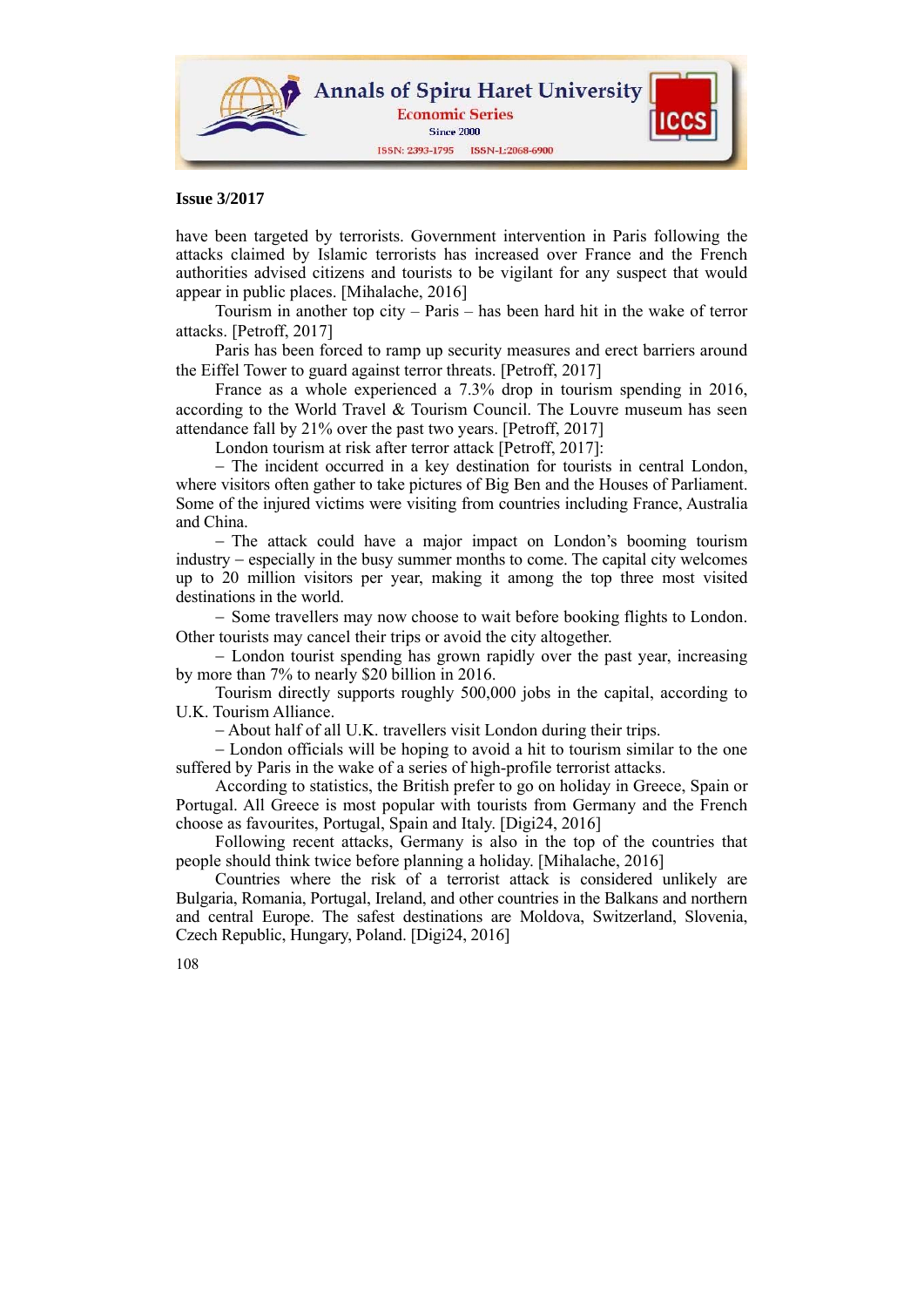

109

Until now, because of the terrorist attacks, tourism in Turkey has suffered the most. Yet people living in Istanbul see things differently. In Turkey, the occupancy rate is about 50% and many reservations are cancelled.

Many tourists would not take this risk especially for families who have small children. [Digi24, 2016]

In this context, where tourists can travel without worrying? A lower level of terrorist threat is in Greece, one of the most popular summer destinations in Europe. However, authorities in Athens advise tourists to be careful near the institutions and shopping centres frequented by tourists, where were the latest attacks in 2013 and 2014. [Mihalache, 2016]

### **Strategies for Combating Terrorism in Europe**

Terrorism is not a new phenomenon in Europe. It poses a threat to our security, to the values of our democratic societies and to the rights and freedoms of European citizens. [European Council, 2017]

Since these threats do not recognize borders, they must be confronted at both national and international level. [European Council, 2017]

*Prevent:* One of the European Union priorities in the field of counter-terrorism is to identify and tackle the factors which contribute to radicalization and the processes by which individuals are recruited to commit acts of terror. To this end, the Council adopted a European Union strategy for combating radicalization and recruitment to terrorism. [European Council, 2017]

*Protect:* The second priority of the European Union counter-terrorism strategy is the protection of citizens and infrastructure and the reduction of vulnerability to attack. This includes the protection of external borders, the improvement of transport security, the protection of strategic targets and the reduction of the vulnerability of critical infrastructure. [European Council, 2017]

*Pursue:* The European Union is working to hinder terrorists' capacity to plan and organize, and to bring these terrorists to justice. To achieve these goals, the EU has focused on strengthening national capabilities, improving practical cooperation and information exchange between police and judicial authorities (in particular through Europol), tackling terrorist financing and depriving terrorists of the means by which they mount attacks and communicate. [European Council, 2017]

*Respond:* The fourth objective of the EU counter-terrorism strategy is to prepare, in the spirit of solidarity, to manage and minimize the consequences of a terrorist attack. This is done by improving capabilities to deal with the aftermath, the coordination of the response, and the needs of victims. Priorities in this area include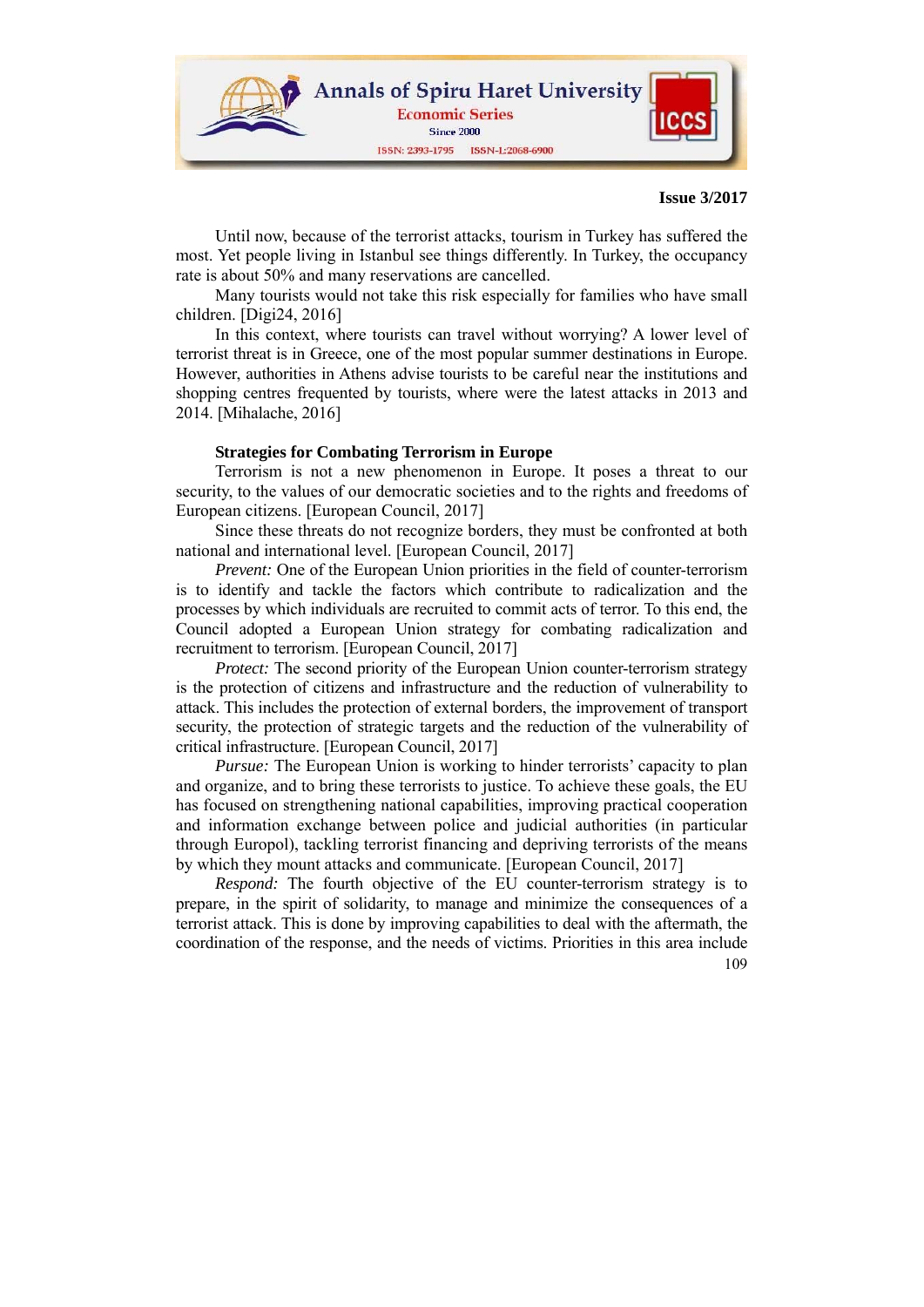

the development of EU crisis co-ordination arrangements, the revision of the civil protection mechanism, the development of risk assessment or the sharing of best practices on assistance to victims of terrorism. [European Council, 2017]

*Engagement with international partners*: In the relations between the European Union and third countries, the counter-terrorism agenda is present in many ways, through high level political dialogues, the adoption of cooperation clauses and agreements, or specific assistance and capacity building projects with strategic countries. The EU cooperates on counter-terrorism with countries in the Western Balkans, North Africa, the Middle East, the Horn of Africa and North America, as well as in Asia. [European Council, 2017]

Cooperation with the US is a fundamental component of the EU strategy. In recent years, cooperation agreements have been reached in areas such as the financing of terrorism, transport and borders, mutual legal assistance or extradition. US authorities are working more and more closely with Europol. [European Council, 2017]

Another important part of the external dimension of the fight against terrorism involves working closely with other international and regional organizations to build international consensus and promote international standards for fighting terrorism. The European Union works with international organizations including the UN and the Global Counter Terrorism Forum, and regional organizations such as the Council of Europe, the OSCE, the League of Arab States or the Organization for Islamic Cooperation. [European Council, 2017]

As part of its cooperation with the UN, and following a number of UN Security Council resolutions, the EU has adopted certain restrictive measures against persons or entities associated with the Al-Qaeda network. [European Council, 2017]

Here are a few things that tourism professionals can do to be prepared [Tourism and more, 2016a]:

 Tourism professionals need to obtain their news from various sources. Terrorism breeds confusion especially in smaller locales. It is essential that the tourism professional have a wide gamut of information and that he or she does not allow personal political feelings to mix with hard news and facts. Terrorists want the tourism industry professionals to become politicized, and thus it is easier for them to destroy the tourism industry.

110 – Have a tourism-terrorism task force in place. This task force should include not only tourism savvy members of law enforcement, but also medical personnel, media specialists, hoteliers and restaurateurs, transportation specialists and professionals, and community political leadership. It is essential that there be collegial trust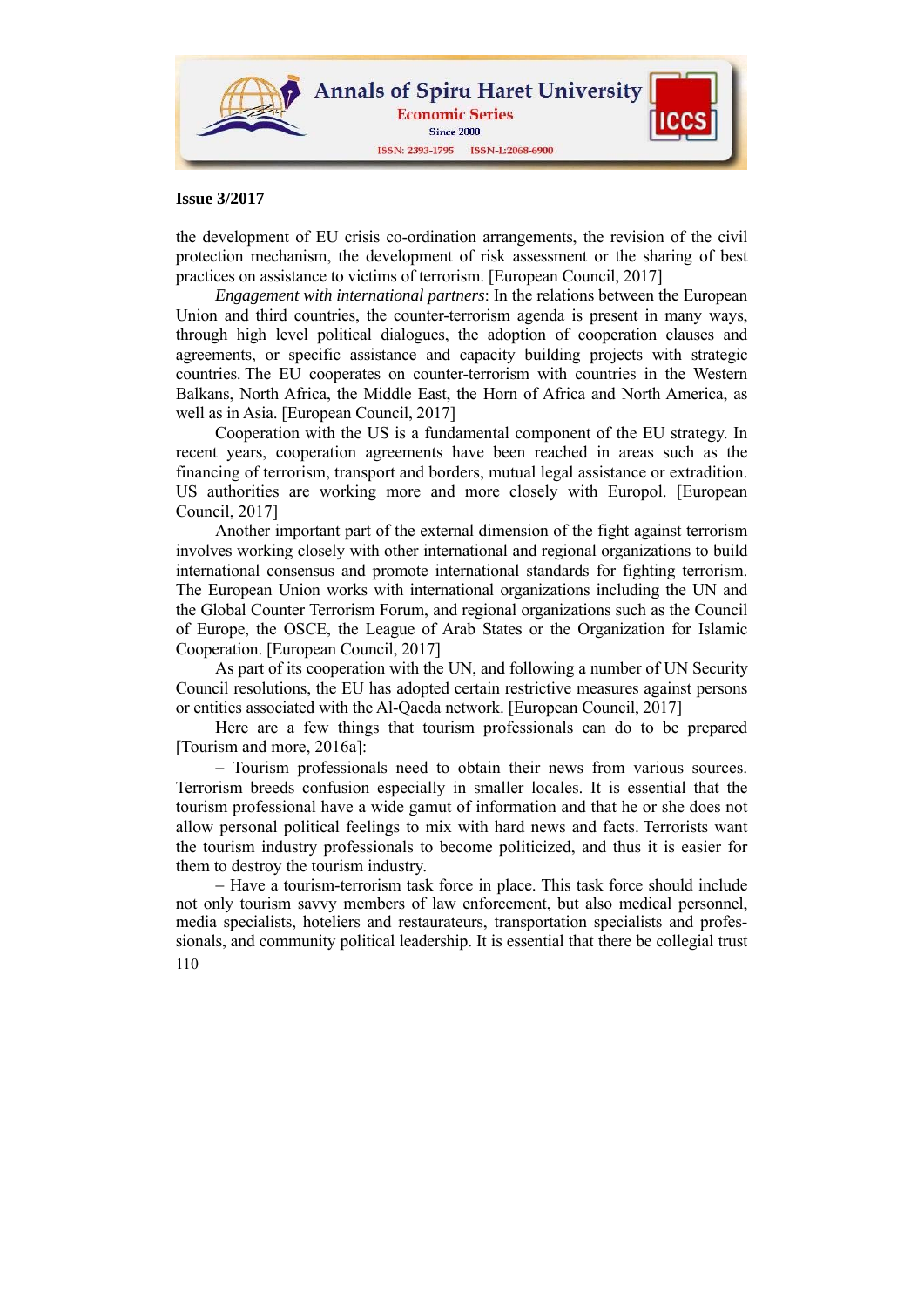

between the team members. The better your ability to work with each other the better a crisis can be handled or adverted.

#### **Empirical Generalizations about Risk in Tourism**

For the purpose of constructing a tourism security theory, empirical generalizations were developed because by now researchers have had the opportunity to observe numerous tourism security crises throughout the world and have examined their impacts on the tourists, the destinations and the tourism industry. [Pizam & Mansfeld, 2006]

The next stage in the development of tourism security theory was the formation of these empirical generalizations. [Pizam & Mansfeld, 2006]

*Impact on the tourism industry* [Pizam & Mansfeld, 2006]:

- Peace, safety, and security are the primary conditions for successful tourism development.

- Tour operators are severely affected by unexpected security incidents. This is due to their large investments in purchasing tourist products that might perish following a security incident. Moreover, the cost of finding alternative solutions for tourists who have already booked their trips to affected destinations is high and might even lead to business failure.

- In times of security crises, government-regulated tour operators are the first to react and will either evacuate their guests, exclude the affected destination from their travel brochures, stop operation in destinations already included in their products, or temporarily relocate their traveling clients.

- Security incidents at tourist destinations result in diminishing tourist arrivals. Consequently, affected destinations lose both professional employees and entrepreneurs, who are essential for the successful operation of the tourism industry.

- In destinations that have been affected by security incidents the quality of tourist installations and services may become degraded, since many employees are made redundant and funds for regular maintenance are not available. The long-term implication is a need to reinvest large sums of money on rehabilitation of the affected infrastructure and superstructures once the security situation is over.

- Many transnational tourism companies-mainly international hotel and restaurant chains-tend to cease their operation in security affected destinations, causing major damages to their marketing infrastructure by removing affected destinations from their global distribution networks.

 Following severe or frequent security incidents many tourism companies in affected destinations have to restructure their human resources, which means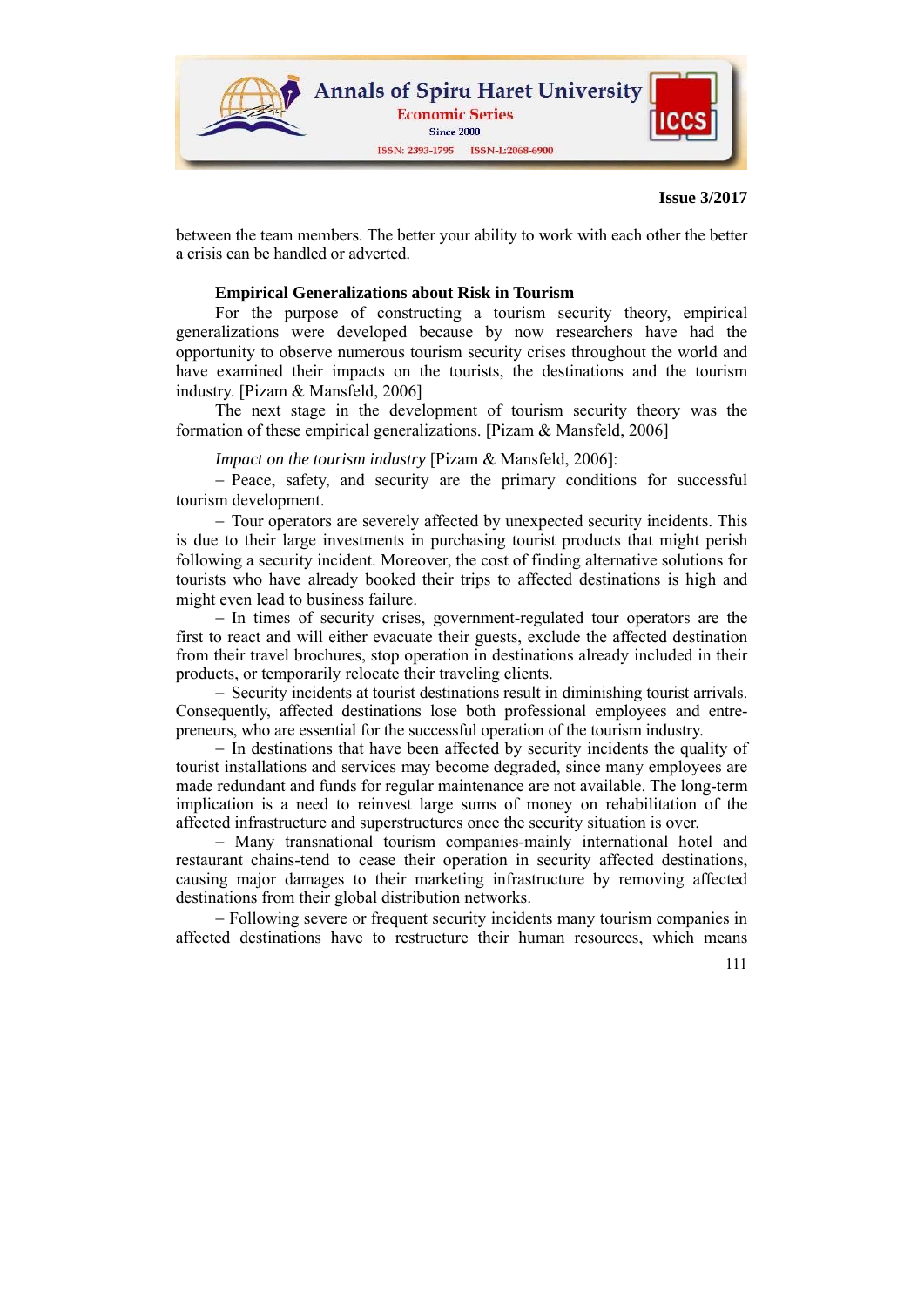

making many employees redundant and operating their services on a very tight budget. This has major bearing on the quality of service provided and on the level of satisfaction of those tourists who are willing to take the risk and visit these destinations.

*Image and perception management* [Pizam & Mansfeld, 2006]:

 Only a small number of destinations practice image management following a security incident for the purpose of diminishing the negative image created by the media.

 When governments, and/or the tourism industry of the host destinations do not issue frequent and up-to-date security-related information during security crises, potential and existing tourists base their perceptions of risk on the images conveyed by external and often exaggerated media sources.

- Risk reduction strategies, such as dissemination of positive communication, influence the risk perception of not only potential tourists who are engaged in a destination-choice process, but also to those who:

- o have booked but not already taken their trips;
- o are in the process of visiting the destination;
- o are returning from a recent trip.

*Risk and crisis management (prevention/reduction/mitigation) techniques* [Pizam & Mansfeld, 2006]:

- Tourism security crises are for the most part unavoidable, since they are generated in many cases by exogenous factors that are beyond the control of the tourism industry or the tourist destination.

 Travel advisories issued by foreign governments are perceived by affected destinations as influential and, therefore, result in some actions being taken by the tourism industry and/or governmental tourism agencies.

- Improving tourist security by housing tourists in gated all-inclusive resorts has a negative effect on small tourism businesses, which feel shut out and reinforce the perceptions of inequality between tourists and local residents.

– Many tourism practitioners feel that too many visible security measures will cause visitors to wonder if they should be afraid and thus even speaking about these subjects could frighten customers.

112 Tourist destinations that have created special police units aimed at preventing and reducing crimes against tourists have managed to reduce their tourist crime rates and/or have lower tourist crime rates than their counterparts.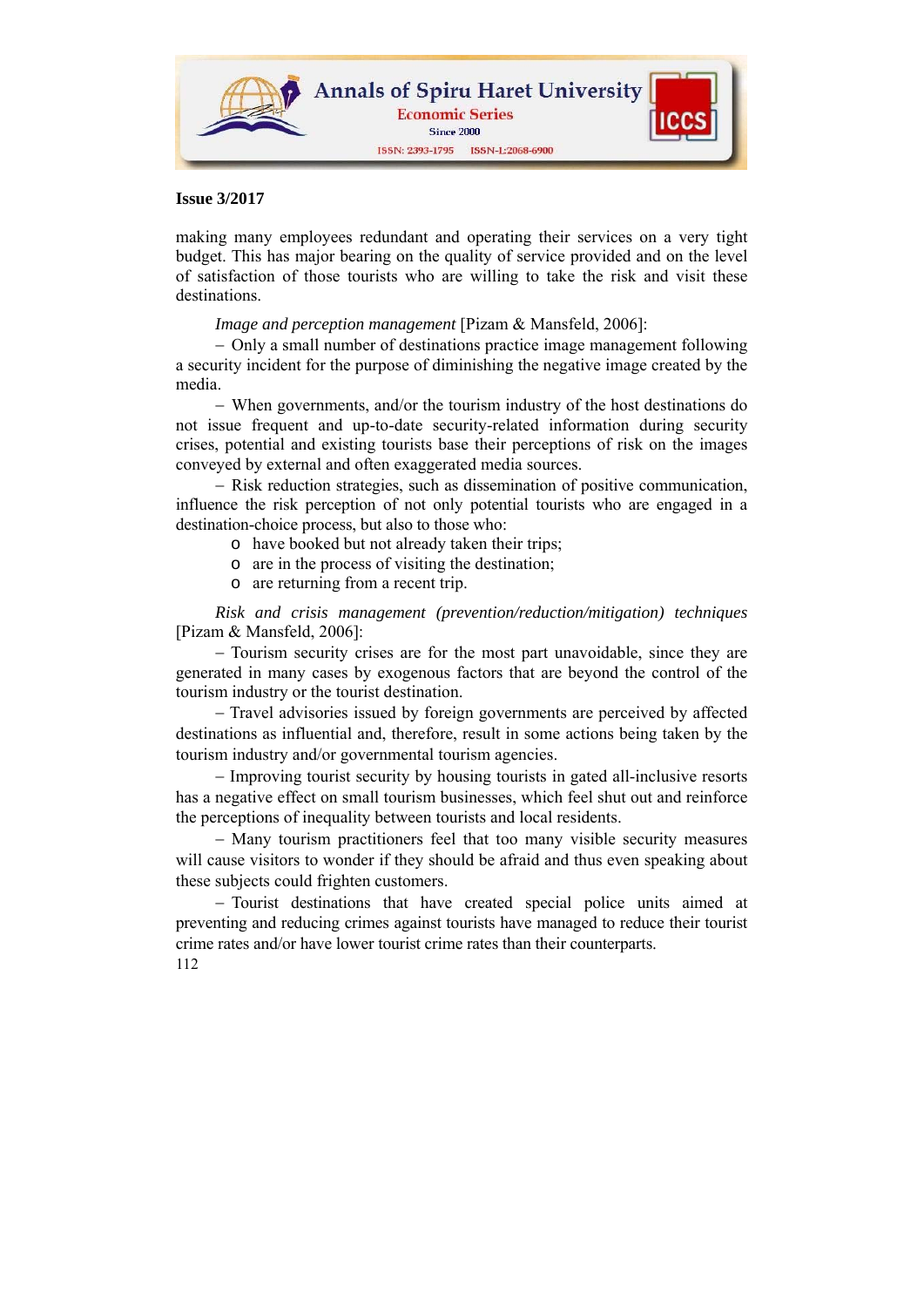

- Tourism police units that are effective in the reduction and/or prevention of crimes against tourists normally conduct the following activities:

- train their officers in tourism issues;
- are visible, accessible, and friendly to tourists;
- work closely with the community and tourism industry representatives;
- advise and train tourism industry employees in crime prevention techniques;
- assist the tourism industry by conducting background checks for employees;
- facilitate tourist victims' testimony in criminal cases;
- encourage tourism enterprises to adopt crime prevention/reduction practices;

 develop and implement tourist education programs aimed at reducing the risk of being victimized;

• increase the presence of uniformed officers in tourist zones.

 Tourist destinations that offer rewards for information leading to the arrest and conviction of those who commit serious crimes against tourists have better records of conviction, and in turn lead to lower rates of crimes against tourists.

 Crime prevention/reduction methods, such as security hardware and security policies that are used by tourism enterprises have varying levels of effectiveness.

- Destinations that collect and maintain tourism crime data at the property and destination levels are better able to evaluate the effectiveness of crime prevention/ reduction techniques than their counterparts.

- Destinations that have made crime against tourists a major criminal offense have lower crime rates committed against tourists than do their counterparts.

 Tourist destinations that established a partnership between law enforcement agencies, tourism enterprises, the community at large, and the tourists themselves have lower crime rates than do their counterparts.

 Tourist destinations that established a partnership between the leaders of the local community and the national and local governments have been more successful in the prevention/reduction of acts of riot and political unrest at tourist destinations than their counterparts.

### *Recovery methods* [Pizam & Mansfeld, 2006]:

 In the aftermath of a decline in tourist visitation that is caused by a security incident, most tourist enterprises will try to reduce their operational costs by lying off a proportion of their employees.

 Following terrorist incidents, the tourism industry in the affected destination will seek to compensate for declines in leisure travel by appealing to local, regional, and national governments to promote and encourage government-related business travel.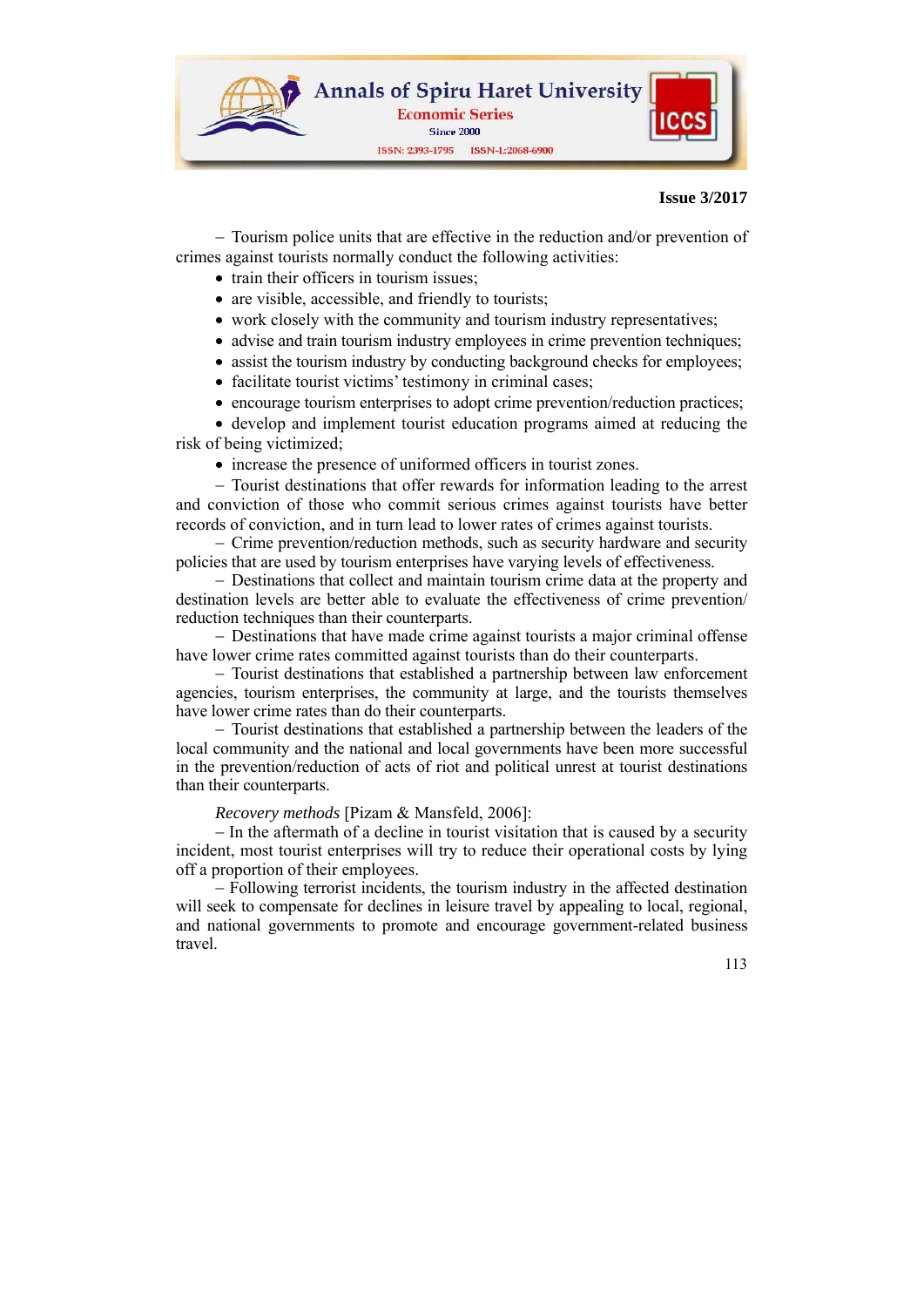

 In the aftermath of terrorist incidents, tourist enterprises seek to compensate for international tourists' declines by reducing their prices to appeal to domestic tourists.

To recover from a decline in tourist arrivals caused by security incidents, the public and/or private sectors of the affected destination will in most cases undertake:

- intensive marketing campaigns to convince the general public that things are back to normal;

- the scheduling of special events to attract local residents and out-of-town tourists.

To recover from the decline in tourist visitations caused by a security incident, the private sector at the affected destination will, in most cases, reduce prices and offer a variety of incentives to bring the tourists back to the destination.

Some marketing campaigns initiated after a terrorist attack aim to encourage area residents within a short drive of the affected destination to visit their region or hometown by appealing to their sense of local patriotism.

Destinations that are able to effectively recover from the aftermath of terrorist incidents use a combination of the following strategies:

- establish a mechanism for sharing information and coordination of publicity and PR activities aimed at creating positive public opinion among the media, local community, and customers;

- engage their local community in the effort of recovery;

- reassure and calm their existing and potential clients by providing them with current and updated information aimed at persuading them that the destination is open for business as usual;

- secure funding for the development and implementation of a recovery marketing plan.

Following one or a series of security incidents, to compensate for the resultant decline in tourist arrivals, tourism enterprises will employ one or a combination of the following strategies:

- reduce labour costs;

- decrease prices for their services and goods;
- initiate new promotional campaigns;
- develop new products:
- identify and develop new market segments;
- postpone major expenditures on maintenance and renovation;
- request financial assistance from governmental agencies.

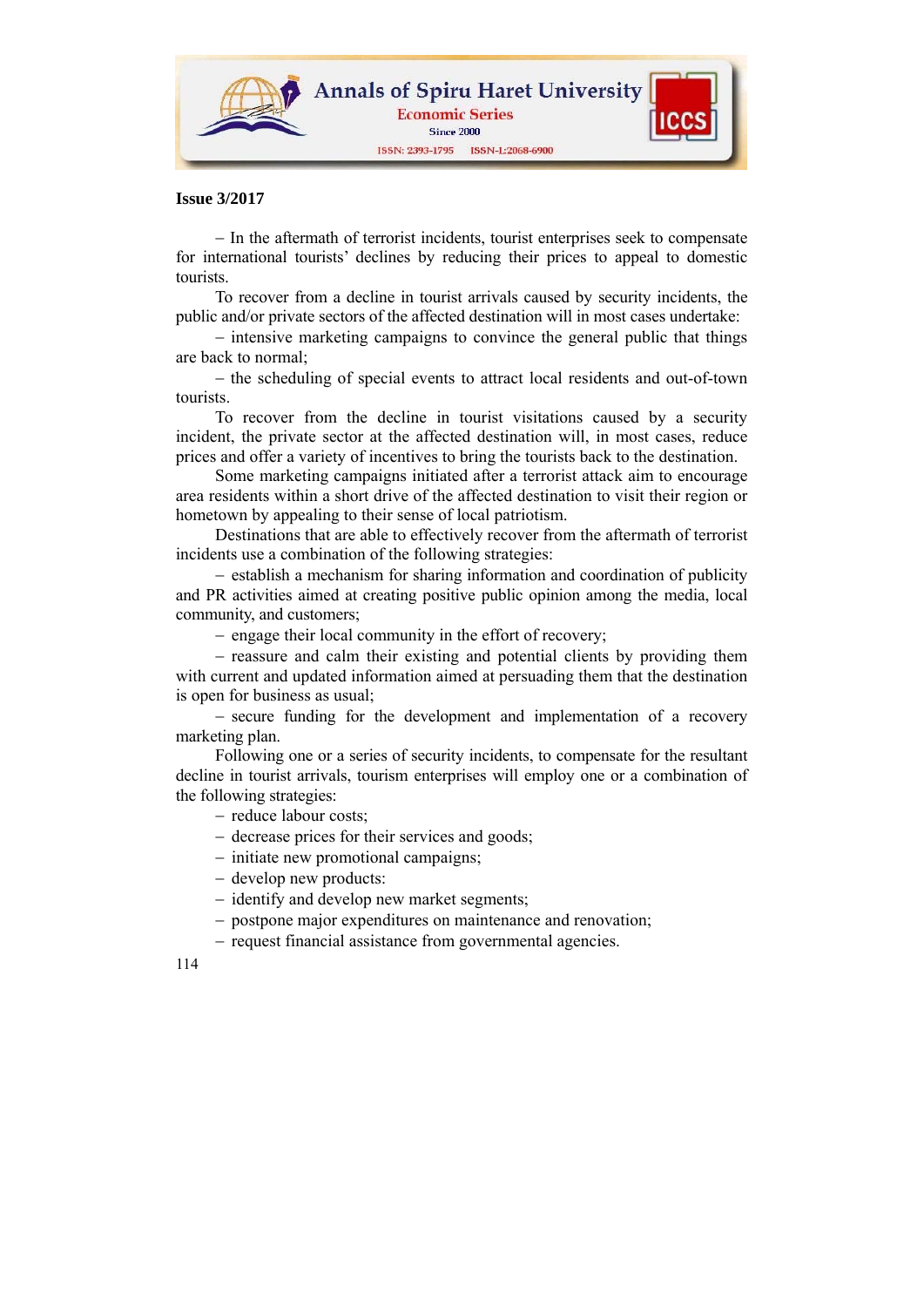

## **Conclusion**

The overall actions in Europe on counter-terrorism are [European Union External Action, 2016]:

- Establishment and implementation of specific EU Counter-Terrorism regional and country strategies/Action Plans: Syria/Iraq CT/Foreign Fighters strategy, EU, Pakistan CT/security strategy, development and security strategy and EU Horn of Africa/Yemen Counter-Terrorism Action Plan.



**Figure nr. 3. Terror threat on tourist hotspots** Source: *Express* (2016), "How safe is your holiday? Mapped: Tourist hotspots with terror threat level now at high", accessed August 11, 2017, http://www.express.co.uk/news/world/587227/Holiday-terror-threat-level-Spain-Tunisiaand-France-on-high-alert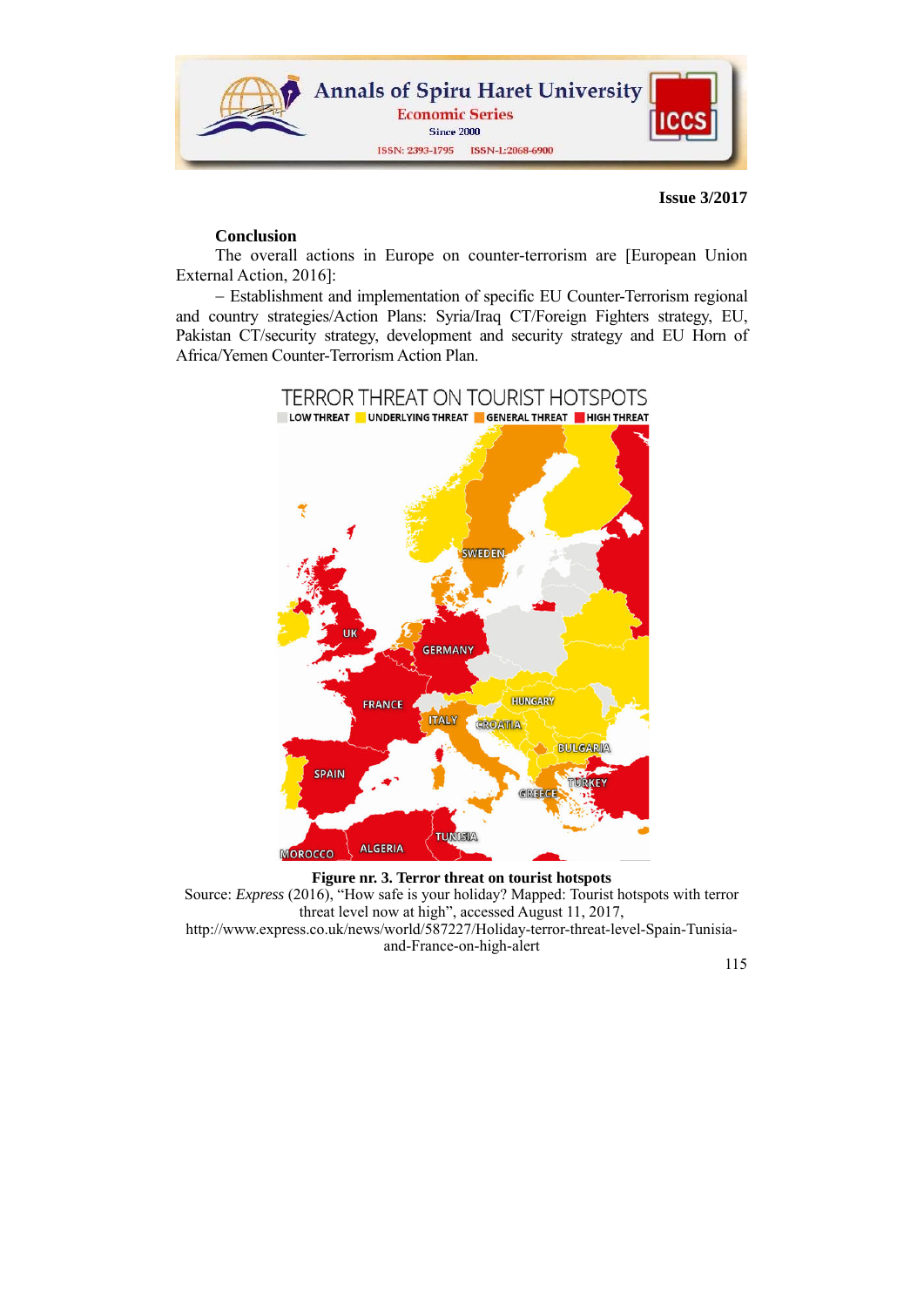

 Europe Union promotes mainstreaming of counter-terrorism into EU foreign policy and addressing the nexus of development and security.

- Programming of EU capacity building measures to support counterterrorism efforts in third countries and in coordination with key partners.

The terrorist threat is increasingly diverse and geographically diffuse. It remains significant, complex, and very unpredictable. [European Union External Action, 2016]

The multiple recent terrorist attacks ought to be a warning to the tourism industry that it is entering into a new and dangerous age. In the past, most tourism centres assumed that either they would not be targets of a terrorist attack or that the attack would be against a highly specific and well-known target. It was assumed that we could almost predict which areas would be most prone to terrorism attacks. [Tourism and more, 2016a]

*The limitations of the current research are* [CBI Ministry of Foreign Affairs,  $2016$ <sup>1</sup>

• The determination of risk management strategy:

- There are several strategies for risk management, including: avoiding the risk, reducing the likelihood of the consequences, transferring the risk and retaining the risk.

 Learn from previous crises and disasters that have taken place in your area. Also look into similar crises that have occurred in other areas.

• Risk avoidance:

- This strategy means eliminating the risk by completely avoiding a potentially risky activity.

• Risk reduction:

 If you cannot eliminate a risk, try to reduce it. You can do this by increasing precautions or limiting risky activities as much as possible.

• Risk retention:

- If other strategies are not an option, you will simply have to retain the risk, that is, accept it. This strategy is also common for relatively minor risks that are not severe or do not occur frequently.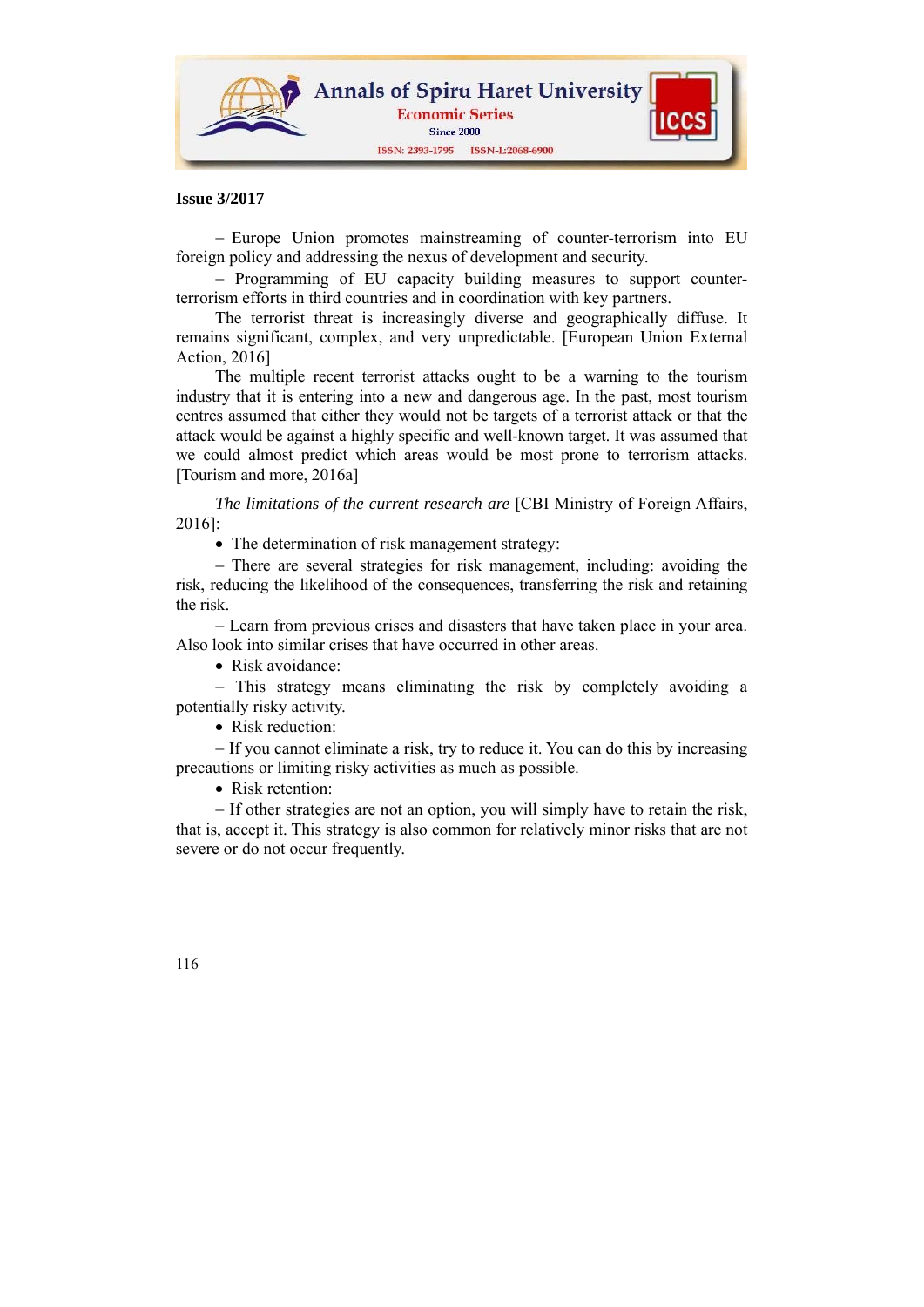

#### **References**

- 1. CBI Ministry of Foreign Affairs (2016, December 5), "How to manage risks in tourism", *CBI Ministry of Foreign Affairs,* Retrieved from https://www.cbi.eu/marketinformation/tourism/how-manage-risks-tourism/
- 2. Campiranon, K., "Factors influencing crisis tourism vulnerability", *Academia Edu,*  Retrieved from http://www.academia.edu/1455659/FACTORS\_INFLUENCING\_ TOURISM\_CRISIS\_VULNERABILITY
- 3. Digi24 (2016, June 30), "Terorismul amenintare pentru turism", *Digi24*, Retrieved from http://www.digi24.ro/stiri/externe/mapamond/terorismul-amenintare-pentru-turismcele-mai-periculoase-locuri-din-europa-534215
- 4. European Council (2017, March 29), "Fight against terrorism". *European Council,* Retrieved from http://www.consilium.europa.eu/ro/policies/fight-against-terrorism/
- 5. European Union External Action (2016, May 3), "Counter-terrorism", *European Union External Action*, Retrieved from https://eeas.europa.eu/headquarters/headquartershomepage/411/counter-terrorism\_en
- 6. Express (2016, July 18), "How safe is your holiday? Mapped: Tourist hotspots with terror threat level now at high", Retrieved from, http://www.express.co.uk/news/ world/587227/Holiday-terror-threat-level-Spain-Tunisia-and-France-on-high-alert
- 7. Mihalache, G. (2016, July 30), "Atacurile teroriste din Europa", *Zf*, Retrieved from http://www.zf.ro/business-international/atacurile-teroriste-din-europa-schimba-hartaturistica-a-continentului-care-sunt-cele-mai-periculoase-destinatii-de-vacanta-undese-plaseaza-romania-15544344
- 8. Opran, C. (2004), *Managementul riscului,* Course support, Cluj-Napoca.
- 9. Petroff, A. (2017, March 23), "London tourism terrorism travel", *CNN Money,* Retrieved from http://money.cnn.com/2017/03/23/news/london-tourism-terrorism-travel/
- 10. Pizam, A. & Mansfeld, Y., "Toward a theory of tourism security". In *Tourism, security & safety. From theory to practice*, Edited by: Pizam, A. and Mansfeld, Y. (Oxford: Elsevier, 2006), pp. 1–28.
- 11. *The Telegraph* (2017, February 20), "Is Turkey safe for tourists and can I cancel my holiday?", Retrieved from http://www.telegraph.co.uk/travel/advice/is-turkey-safefor-tourists/
- 12. *Tourism and more* (2002, September), "Risk identity and management", Retrieved from http://www.tourismandmore.com/tidbits/risk-identity-and-management/
- 13. *Tourism and more* (2016a, January), "Terrorisms-Aggressive and passive war on tourism", Retrieved from http://www.tourismandmore.com/tidbits/terrorisms-aggressive-andpassive-war-on-tourism/
- 14. *Tourism and more* (2016b, July), "July-tourisms trying half month", Retrieved from http://www.tourismandmore.com/tidbits/july-tourisms-trying-half-month/